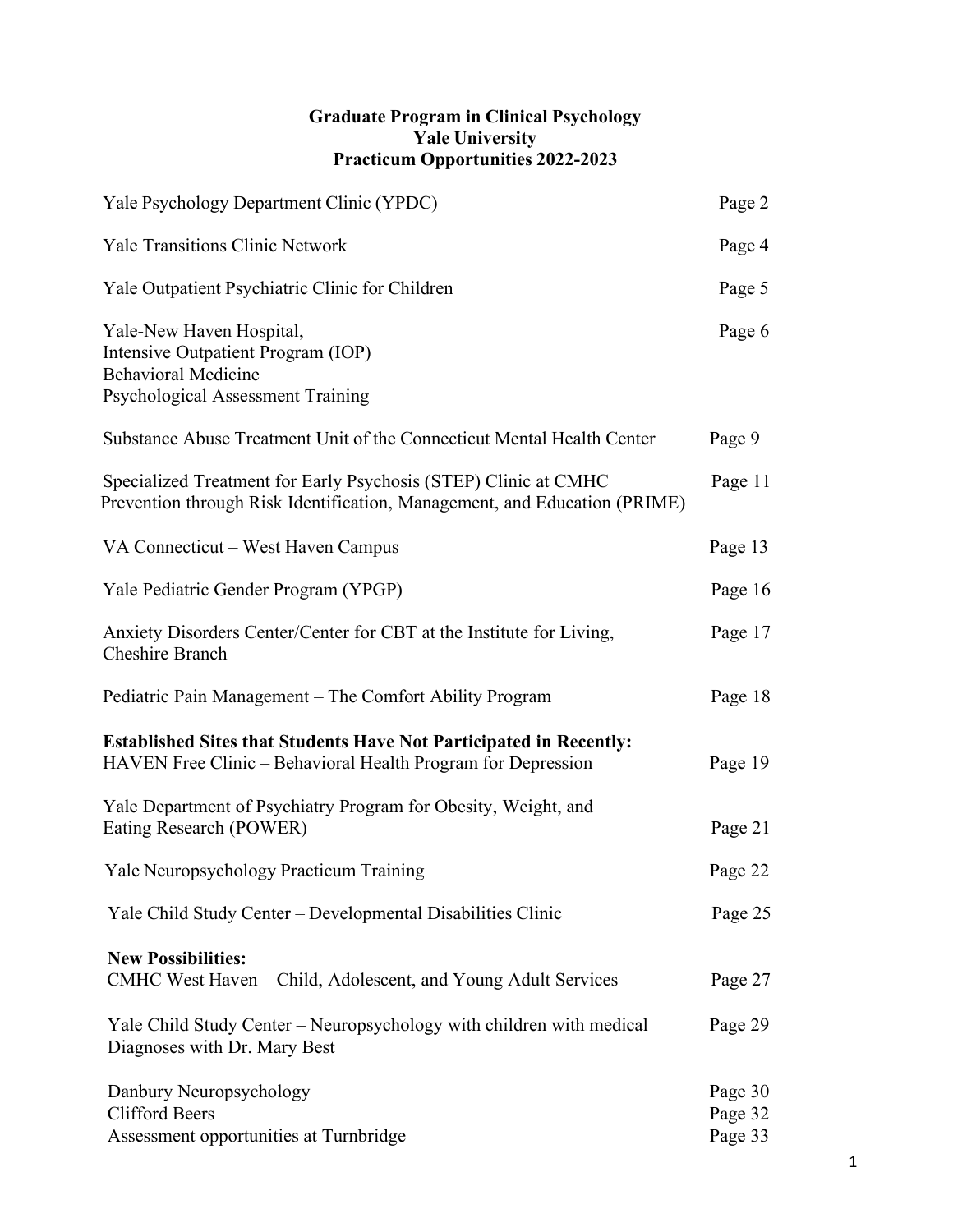### **Yale Psychology Department Clinic (YPDC)**

The Yale Psychology Department Clinic provides mental health services to individuals from the greater New Haven and Yale University communities. Traditionally YPDC has specialized in individual and group treatment for adolescents and adults who have primary anxiety and mood diagnoses. However, we also provide treatment for couples and families as well as Yale graduate students and post-docs who are seeking to participate in psychological skill building groups (cognitive behavioral therapy, dialectical behavioral therapy, acceptance and commitment therapy, etc.).

Training in evidence-based assessment and treatment is emphasized. Learning of empirically substantiated skills (e.g., exposure and response prevention, behavioral activation, problem solving, cognitive reframing, motivational interviewing, mindfulness, distress tolerance, interpersonal skills training, emotion regulation, family focused therapy, Gottman couples approaches, emotion focused couples therapy, etc.), attention to the therapeutic process (e.g., empathic listening, verbal and nonverbal expressiveness, process comments), and the development of case conceptualization, and treatment planning (e.g., establishing a clear goal focus with clients and a plan for ongoing assessment of therapy) are emphasized. Graduate student clinicians video and audio record all sessions to aid in supervision.

Clinicians conduct intake assessments with the Structured Clinical Interview for DSM-5, unstructured interviews, and client self-report questionnaires. They present findings gathered during intake assessments at weekly clinical conferences and in professional reports. Additionally, they function as co-therapists in a variety of group treatments: CBT, DBT, ACT, and Mindfulness skills training. First year students may take on one client (depending on other obligations), second year students maintain a caseload of approximately 3 individual clients (or couples or families), and 3rd year students maintain a caseload of approximately 5 clients.

Faculty aim to provide students with as much variety as possible in their caseload and offer training from a variety of theoretical perspectives during the training years.

Students attend group supervision meetings (1.5 hours per week) as well as individual supervision with a licensed clinical psychologist (1 hour per week). Additional supervision by a student director can be obtained if requested and available. The practicum begins September 1<sup>st</sup> and continues through June 1st.

*Student Director***:** Advanced students in their 5<sup>th</sup> year of training may elect to apply for a student director position. Student directors are an integral part of the clinic's leadership. Responsibilities may include providing peer supervision, attending weekly supervision of supervision meetings, attending weekly clinical conferences, serving as a teaching fellow for introductory clinical courses (such as Introduction to Diagnostic Assessment; Ethics, Diversity, Supervision, Consultation and Professional Practice; Psychological Assessment), coordinating community outreach efforts and clinic recruitment, and carrying a caseload of clients.

**Recent Student Directors/Supervisors**: Ava Casados, Dana Allswede, Ema Tanovic, Libby Lewis, Erica Ho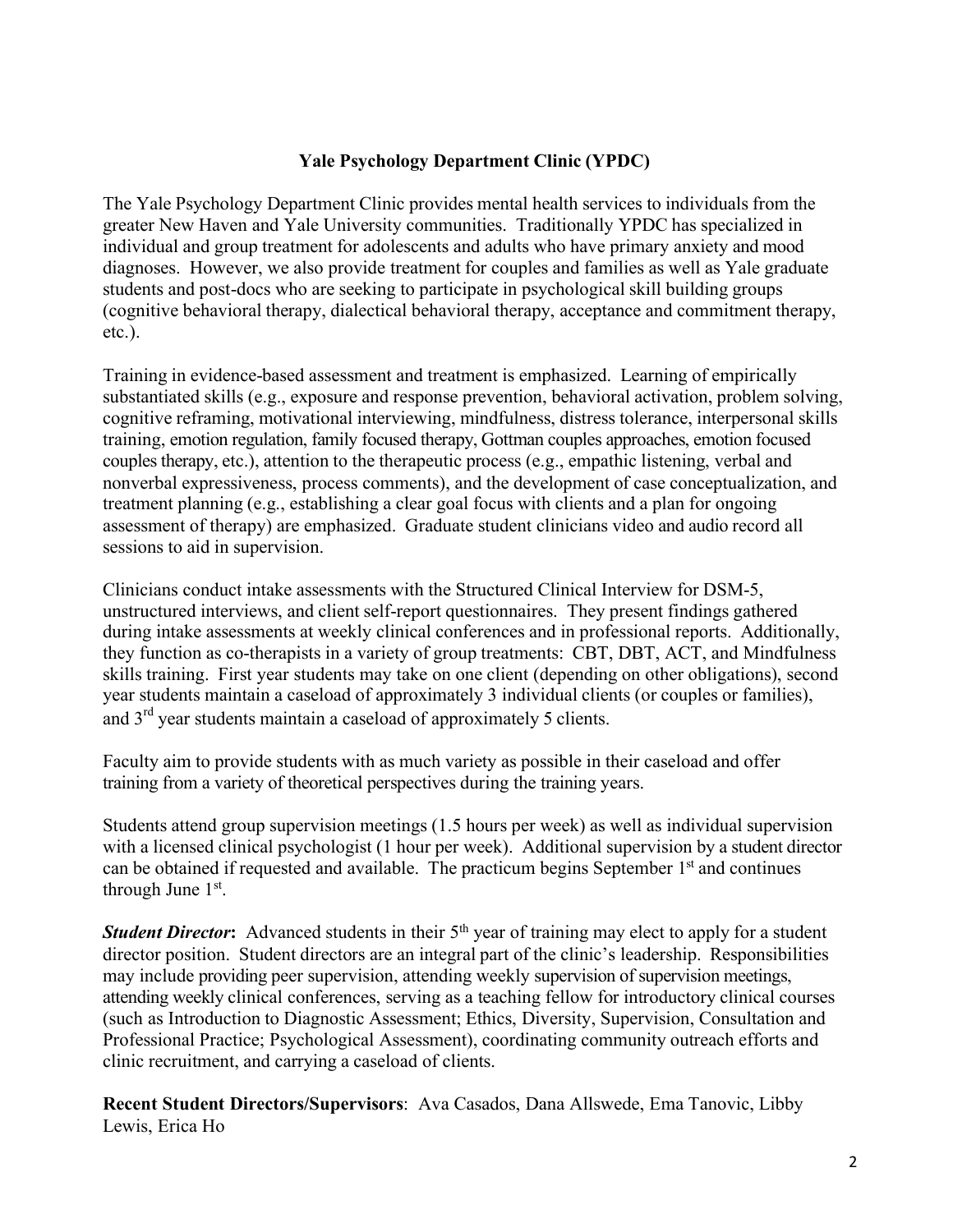| <b>Total</b>        | 10 - 12 hours |                                                                      |
|---------------------|---------------|----------------------------------------------------------------------|
| Paperwork           | 1.5 hours     |                                                                      |
| Supervision         | 2.5 hours     |                                                                      |
| Group               | 2 hours       | (1 hour of group; 1 hour of preparation/supervision)                 |
| Preparation time    | 1-2 hours     |                                                                      |
| Individual patients | 3-5 hours     |                                                                      |
|                     |               | Typical time spent on clinical work breaks down as follows per week: |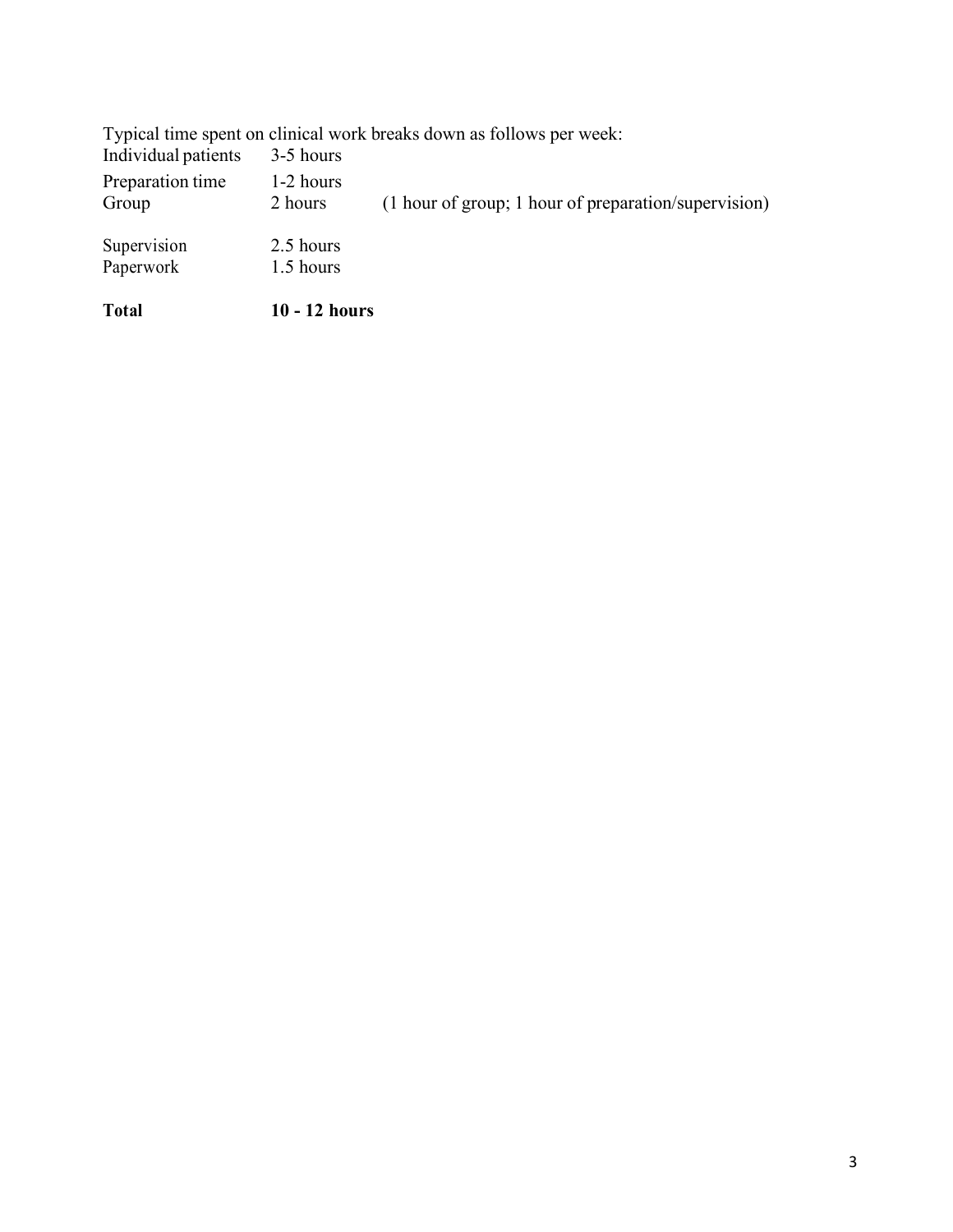# **Yale Transitions Clinic Network**

The Transitions Clinic Network serves the primary care needs of recently released prisoners and their families. Each Transitions clinic is staffed by a culturally competent provider and a community health worker (CHW), with a history of incarceration, ensuring each patient's most pressing issues are addressed. We take a broad view of health and wellness, caring for both the patients' physical and behavioral health needs, and their social determinants of health. Starting September 2019, we added mental health services to our primary care clinic in New Haven. These services are provided at no cost to patients. Services can take several forms including 30 min-45 min skills sessions (offered as one-time visits or weekly visits for continuing care), 20 min brief sessions to discuss motivations for change or psychoeducation about mental health issues, diagnostic assessments (with integrated reports [SCID, Shipley IQ, WRAT-Reading, MoCA, PANAS]), etc. Patients seen in this practicum range in their presenting problems, including general stress, trouble with transitions to the community, substance abuse, trauma, anxiety, psychosis, and depression. The Transitions Clinic Practicum runs on Fridays from 8:30am-12:30pm. There is an additional hour of supervision each week (provided by Dr. Arielle Baskin-Sommers), and a monthly team supervision meeting (with Drs. Lisa Puglisi and Baskin-Sommers).

To apply for this practicum, first, speak with the DCT to discuss your training goals and availability. Then, reach out to Dr. Baskin-Sommers to set up an interview. No prior experience with incarcerated or formerly incarcerated individuals is required. That being said, it is essential that students working in this practicum articulate a desire to support this population and a recognition of the sensitivities present for those that are justice-involved.

**Students who have recently participated in this practicum:** Ariel Chang, Meghan Collins, Suzy Estrada, May Conley, Wisteria Deng, Elizabeth Kitt, Michelle Worthington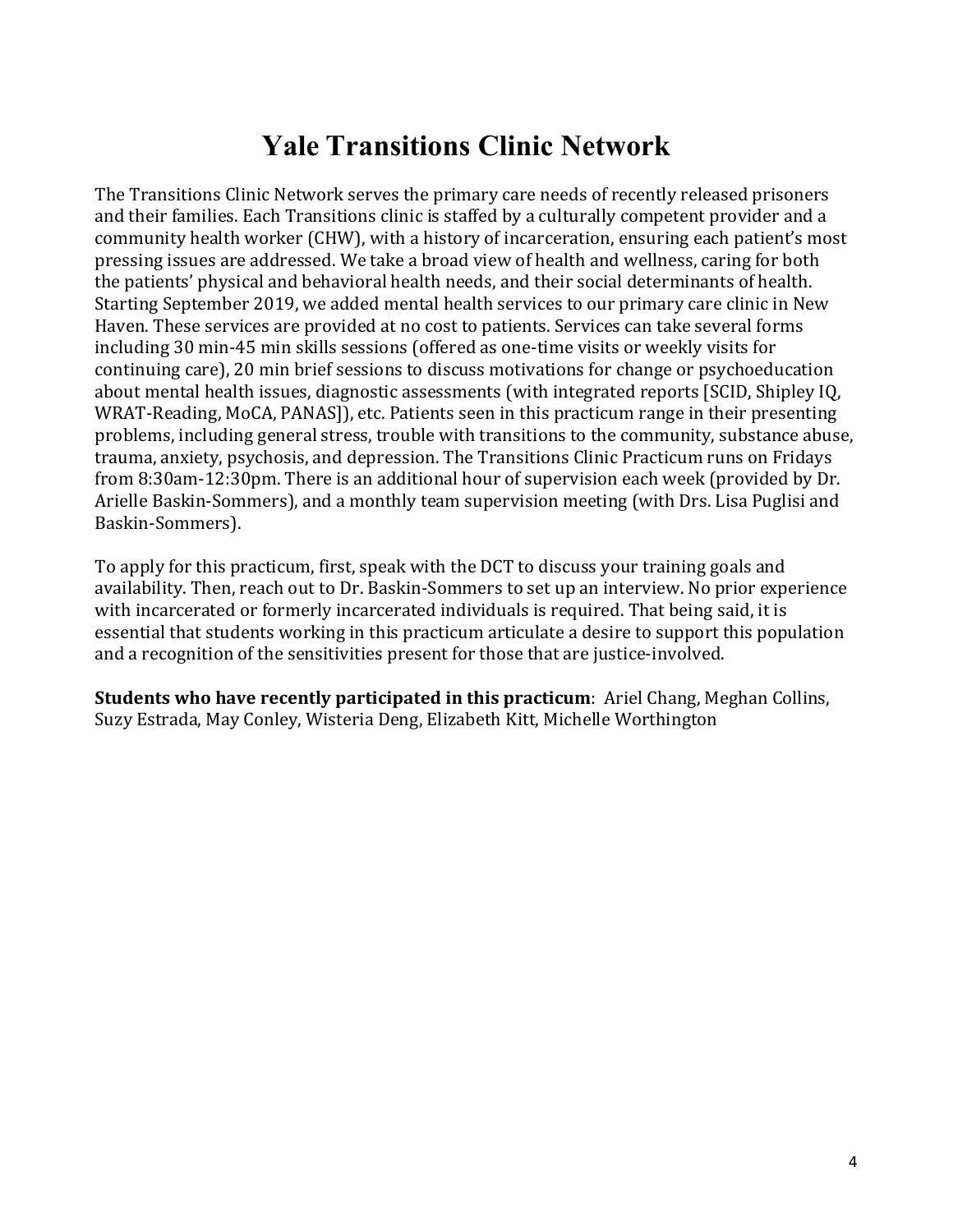# **Yale Outpatient Psychiatric Clinic for Children**

Michele Goyette-Ewing, Ph.D. Associate Research Scientist in the Child Study Center Director, Psychology Training Director, Yale Outpatient Psychiatric Clinic for Children

Practicum: @12 hours/week

Dr. Goyette-Ewing is the director of the Yale Outpatient Psychiatric Clinic for Children. The clinic sees 900 children each year, the majority of whom are from underserved and low-income backgrounds. Child clients range in age from 1-18, and present with the full range of symptoms and diagnoses.

There are 10 full time treatment providers working at the clinic, and interns in clinical psychology can opt to serve a rotation at the clinic as part of their internship training. The treatment providers are multidisciplinary, including psychiatric fellows, clinical nurse fellows, social workers, and psychologists.

There are two teams within the clinic. The young child team specializes in treating children 4.5 years and below. That team tends to work from an attachment framework and to provide play therapy, circle of security, and parent-child interaction therapy. The older child team treats children 5 and older, and offers a broad range of treatment including trauma focused CBT, and Parent Management Training. They are currently providing Modular Approach to Therapy for Children (MATCH – ADTC), a bold redesign of evidence-based treatment for childhood anxiety, depression, trauma, and conduct problems developed by Drs. Bruce Chorpita and John Weisz. http://www.practicewise.com/portals/0/MATCH\_public/index.html

This practicum placement would require participation in one grand round meeting series (held on Monday 10:30 – 12 or Monday 12-1:30), and the staff meeting (held on Wednesdays noon- 1PM). As part of the grand rounds, clinicians are required to present updates regarding their clinical work very briefly (3-5 minutes). As part of the staff meeting there are longer case presentations, training in cultural competence, and invited speakers. There is also an evidence-based treatment seminar that is offered on Fridays from 11-12.

Trainees would be assigned up to 8 children

**Students who have recently participated in this practicum:** Ava Casados, Molly Crossman, Dana Allswede, Grace Brennan, Emily Cohodes, Camila Caballero, Meghan Collins, May Conley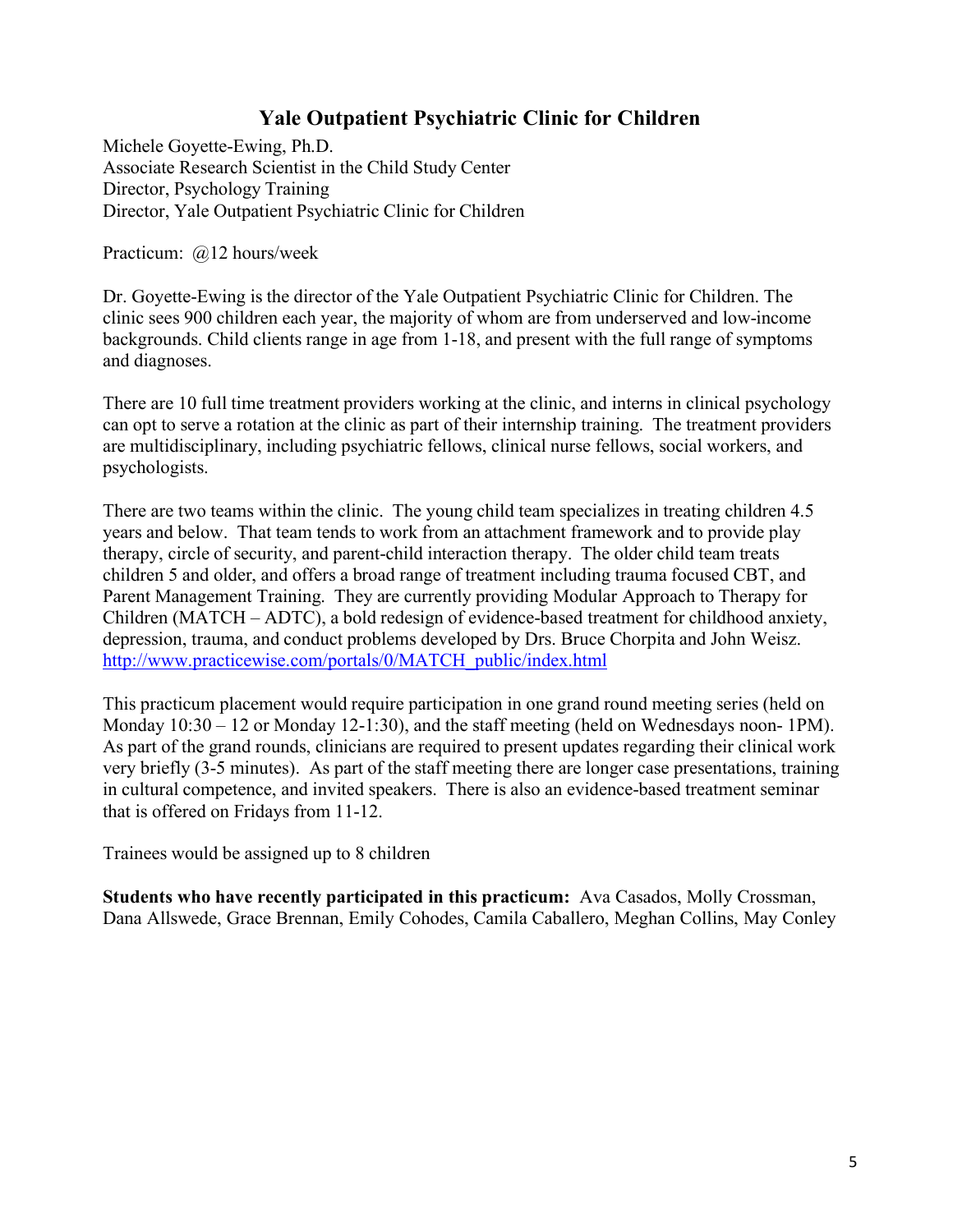### **YALE SCHOOLOF MEDICINE Department of Psychiatry/ Psychology Section Yale-New Haven Hospital (YNHH) Psychology Externships**

The YNHH psychology externship program represents a part-time version of our doctoral internship program. Externship training may occur in one of two training tracks:

**1. Adult Dialectical Behavior Therapy Program**

# **2. Adult Behavioral Medicine Service**

Clinical placements provide a range of evidenced-based clinical training opportunities within multidisciplinary hospital-based settings serving patients with either serious mental and/or medical illness. Externs receive training in multiple therapeutic modalities, including crisis intervention, individual therapy, group therapy, couples therapy, and in collaborative methods for pharmacologic intervention. Externs also have opportunities

to receive training in psychological and neuropsychological assessment.

# **I. Adult Intensive Outpatient Program (lOP) Dialectical Behavior Therapy (DBT) Program:**

The Adult lOP is geared for patients who do not require the level of supervision and support provided by an inpatient program, but who need more intensive intervention than is readily provided in most outpatient settings. Most patients are admitted for treatment of mood disorders, anxiety disorders, chronic suicidal ideation, co-occurring disorders (psychiatric and substance abuse disorders), personality disorders and family/interpersonal conflicts. Patients are admitted to one of four main treatment tracks: 1) General for patients with depression, anxiety, psychosis and other psychiatric problems; 2) Dual diagnosis for patients with co-occurring psychiatric and substance abuse disorders; 3) Dialectical Behavioral Therapy-General {DBT-G) for patients with borderline personality disorder features who struggle with chronic patterns of suicidal or other selfdestructive behaviors; and 4) DBT for Substance Use Disorders (DBT-SUD} for patients who struggle with borderline personality disorder features and substance dependence.

Externs may participate in a multidisciplinary team by serving as primary clinicians in DBT-G or DBT-SUD tracks. The DBT and DBT-SUD tracks provide comprehensive DBT treatment as specified by Marsha Linehan, PhD, with modification for a group-based day hospital setting. The DBT tracks include skills training, diary card review, behavioral analysis, and skills coaching.

Externs attend an in-depth weekly DBT seminar over the summer in order to develop familiarity with the major principles, strategies, and methods of DBT that they will continue developing throughout the training year. As the primary clinician, externs meet individually with their assigned patients on a monthly and as-needed basis (e.g., for risk assessment and management, family meetings), coordinate treatment with patients' concurrent outpatient providers, and provide discharge planning. The externs and other DBT clinicians provide telephone skills-coaching and meet weekly for a DBT consultation group.

Externs are trained to perform clinical admissions intakes, and as-needed psychological assessments. Externs may also have the opportunity to co-lead non-DBT group therapy and/or apply brief individual DBT depending on the extern's interest and clinical availability.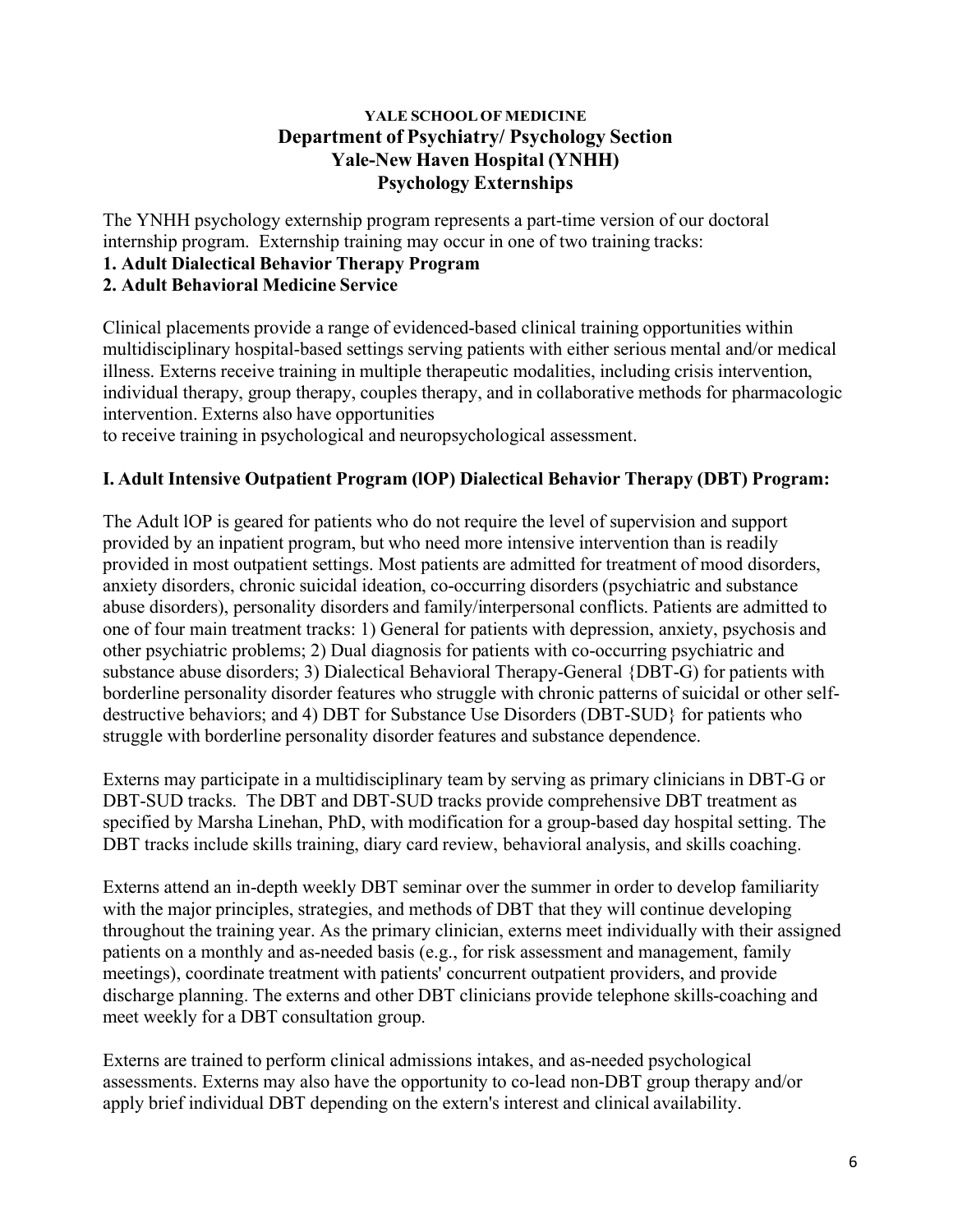For more information about this placement site, please see the description of the full-time internship placement at

https://medicine.yale.edu/psychiatry/psychology/education/predoc/sites/ynhh/adbt/ Or contact Ashley Pierson, PhD (https://medicine.yale.edu/profile/ashley\_pierson) at Ashley.pierson@yale.edu

 **Students who have recently participated in this practicum:** Hanna Raila, Michael Vanderlind, Molly Crossman, Libby Lewis, Colin Stanton, Alli Stuppy-Sullivan, and Ashleigh Rutherford

# **2. Adult Behavioral Medicine Service:**

The Behavioral Medicine Service is a psychological consultation and intervention program integrated within specialized outpatient medical services of Yale-New Haven Hospital (YNHH) and the Smilow Cancer Hospital. Externs work within multidisciplinary teams of medical providers (consisting of physicians, surgeons, nurses, and social workers) and gain valuable experience in the provision of behavioral health consultation, psychological assessment, and behavioral health intervention to a broad range of medically ill patients. Emphasis is placed on understanding the psychosocial factors influencing adjustment and adaptation to chronic medical conditions, and on developing skills for behavioral consultation and intervention in an academic medical setting.

The goal of the Behavioral Medicine Service is to provide support and assistance to medical care providers and their patients so that the patient's emotional and mental health needs can be addressed within the context of their overall medical care. The service operates under the premise that integrated behavioral medicine has the potential to benefit both patient and physician by improving access to behavioral health care for medically compromised individuals, improving adherence to medical treatments, targeting lifestyle and psychosocial issues effecting wellness, addressing issues of pain management, stress tolerance, addictions, coping, and by helping to prevent the development of more serious mental health disorders through early recognition and intervention.

Externs divide their time training between the Yale-New Haven Transplantation Center's Liver Transplant Program and the Smilow Cancer Hospital.

Within each of the medical specialties, Behavioral Medicine Externs consult with medical providers and patients and provide psychotherapy to medically ill patients using a combination of supportive, cognitive behavioral, and mindfulness-based therapeutic approaches. Interns also attend and participate in a number of weekly multidisciplinary meetings and case conferences such as the Liver Transplant Recipient Review Committee, Melanoma Tumor Board, and the Palliative Care Interdisciplinary Team Meeting.

Psychology externs at YNHH also have access to additional didactic opportunities such as weekly psychology training seminars, departmental grand rounds, and hospital case conferences.

For more information about this placement site, please see the description of the full-time internship placement at: https://medicine.yale.edu/psychiatry/psychology/education/predoc/sites/ynhh/bms/ or e-mail Dr. Dwain Fehon, Chief Psychologist, Director Behavioral Medicine, dwain.fehon@yale.edu. **Students who have recently participated in this practicum:** Victoria Webb, Erica Ho, and Annalise Perricone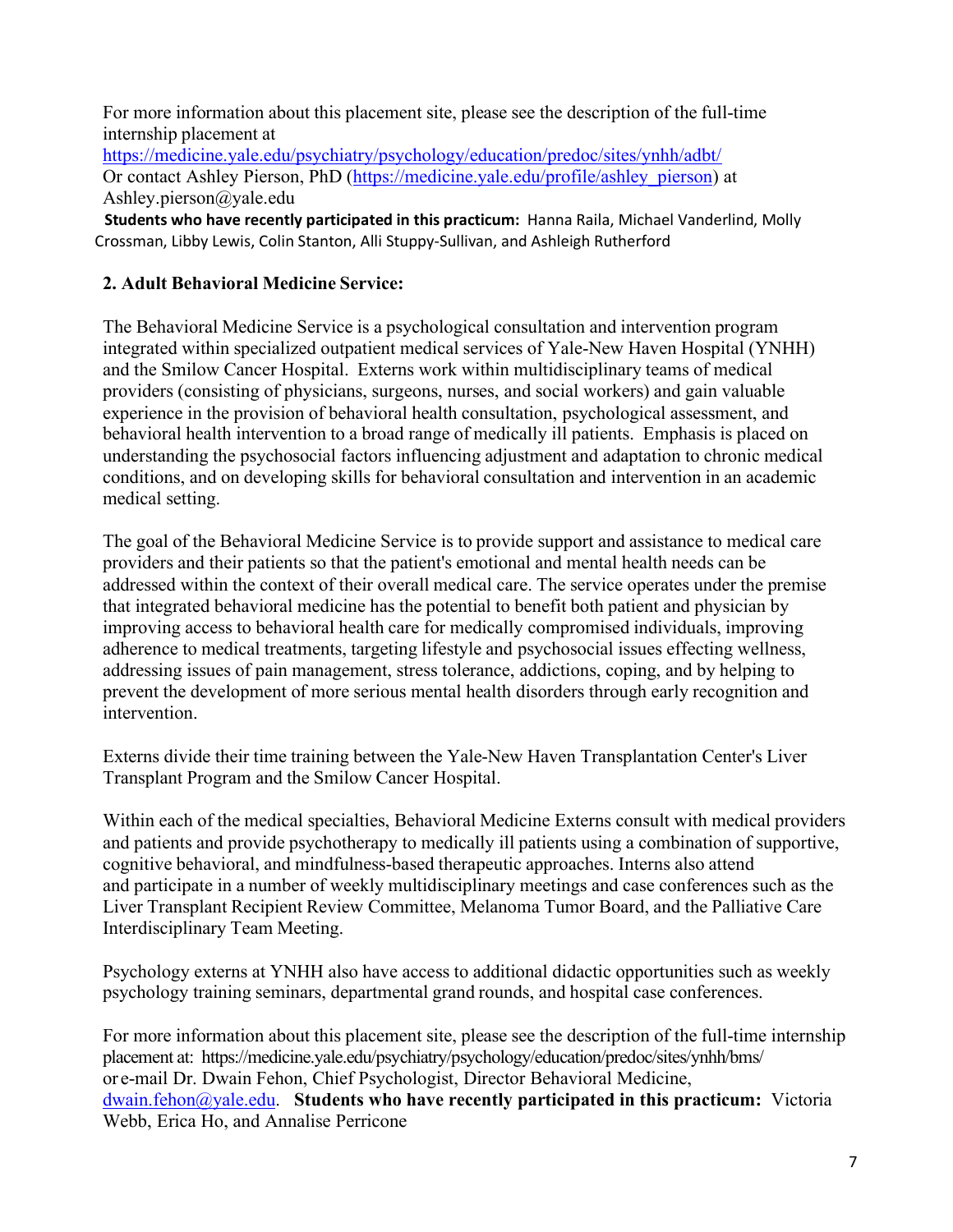# *3. Psychological Assessment Training, Supervision & Seminars:*

Psychology externs at YNHH have the opportunity to conduct neuropsychological and psychological diagnostic testing protocols within their primary placements. Psychology externs at YNHH receive weekly individual supervision from Dr. David Klemanski (david.klemanski@yale.edu), as well as weekly individual supervision with a doctoral psychology fellow. In addition to formal weekly supervision, a major form of supervision is provided "in vivo" via modeling, treatment team meetings, and consultation groups.

Educational Goals:

- Learn about different psychiatric presenting problems and develop an understanding of how these relate to specific diagnoses;
- Learn about the application of a variety of assessment approaches to presenting problems and diagnosis;
- Increase understanding and confidence with administering intelligence, achievement, personality, neuropsychological, and other objective instruments and measures;
- Enhance knowledge of psychometric properties of assessments and measures and outcome(s) monitoring;
- Develop skills related to providing assessment results and feedback to patients and families and treatment teams;
- Learn about cultural backgrounds of patients and understand the connection between their background and psychological problems;
- Increase cultural competence related to administration of tests and scoring and clinical conceptualization of patient cases;
- Develop and appreciate knowledge of professional standards and ethics related to psychological assessments and psychometrics;
- Understand how providers refer patients for assessments and how results are used in treatment and discharge planning;

Educational Activities (clinical, research, in-service, rounds, etc.):

- Conducting structured and semi structured clinical interviews and mental status exams;
- Determining appropriate plans for assessments, including test selection, and in context of referral questions and outcome needs;
- Observing and administering various assessment measures;
- Scoring, interpreting, and writing summaries of test results for comprehensive and brief integrated reports for patients and treatment teams;
- Observing, delivering, and reviewing assessment results with patients and their families and treatment teams;
- Attend various trainings including on cultural competence and diversity, psychometric properties of measures, psychopharmacology, etc.
- Interact regularly with treatment providers within a large-scale health care system to ensure the psychological and clinical needs of patients are met with regard to assessment;

Type and amount of supervision: Individual, Group, and Ad-hoc supervision; 2.5 hours (minimum) – 4 hours (maximum) per week.

### **Students who have recently participated in this practicum:** Erica Ho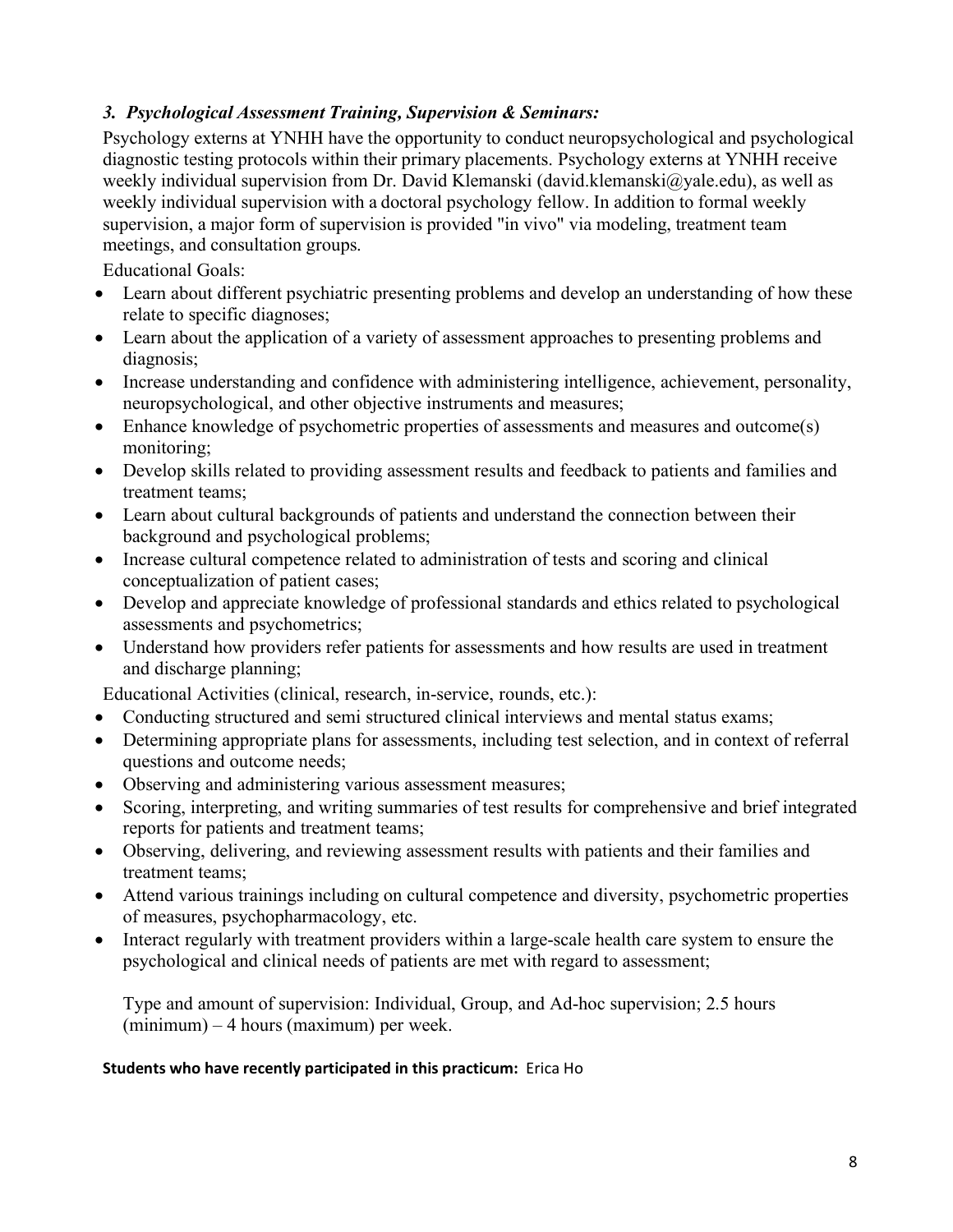# **Substance Abuse Treatment Unit (SATU)**

of the Connecticut Mental Health Center, 1 Long Wharf Matthew Steinfeld, PhD Matthew.steinfeld@yale.edu

This practicum offers specialized training in the diagnosis and treatment of a range of substance use disorders, and how these disorders affect and interact with other mental illnesses and psychological problems.

Information about the experiences practicum students are offered can be found at: https://medicine.yale.edu/psychiatry/psychology/education/predoc/sites/cmhc/substanceabuse/

Practicum students experience roughly the same training as psychology interns, albeit in abbreviated form due to fewer hours at the clinic. SATU is staffed as a consortium between Yale University School of Medicine's Department of Psychiatry and the State of CT.

Currently there are 4 full-time licensed clinical psychologists on the SATU team: Donna LaPaglia, Psy.D., Primary Advisor Lisa Fucito, Ph.D., Supervisor Matthew Steinfeld, Ph.D., Supervisor Brian Kiluk, Ph.D., Supervisor

The SATU clinic historically has had 2 psychology internship slots per year as part of Yale's Predoctoral Internship Program in Clinical & Community Psychology. Former psychology practicum students have reported learning a lot from current interns and have regularly secured nationally competitive internships.

The practicum requires 12 hours/week (1.5 days). Ideally, practicum students would be at SATU on Wednesday mornings and Thursdays 9-5. Yale students could participate a bit longer on Wednesdays to accommodate their need to participate in the clinical lunch series on Thursdays. There is an important required case conference at SATU on Thursdays at 4 PM. Most of the other trainees (interns, postdocs, etc.) are around on Wednesdays and Thursdays and Dr. Steinfeld would like students to have the opportunity to learn from each other.

Training activities include: Intakes, case presentations during team meetings, 3-4 individual patients per practicum student, supervision, and case conference with interns and postdocs. There are mindfulness based groups and acutox groups (that use acupuncture).

Practicum students see the full range of substance use disorders in the clinic, and patients often have co-morbid personality disorders, mood disorders, etc. Dr. Steinfeld described the clinic population as consisting of "anyone who experiences life with drugs."

At SATU practicum students will administer a semi-structured comprehensive interview that takes approximately 60-90 minutes. Students will learn a great deal about conducting psycho-social life history interviews. The intakes include breathalyzers, urine tox screens, blood pressure measurement, etc.

Dr. Steinfeld describes the program as having an interdisciplinary team of psychiatrists, social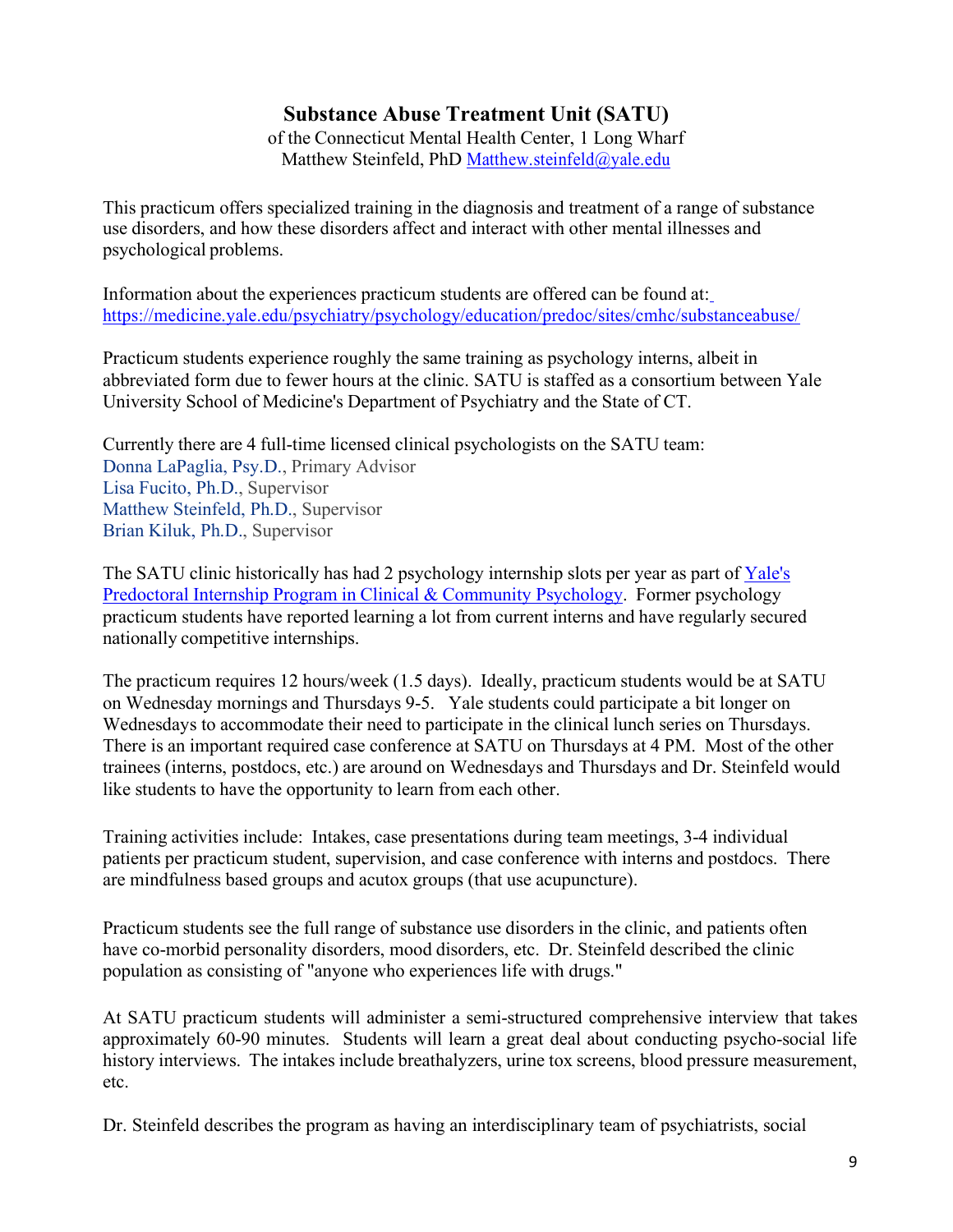workers, nurses, family therapists, and psychologists. He describes the team as pluralistic and often engaged in lively debates and disagreements.

If you are interested in this practicum, please reach out to Dr. Matthew Steinfeld in December to express your interest and set up an interview.

**Students who have recently participated in this practicum:** Liz Kneeland Tepe, Becca Boswell, Rebecca Fortgang, Ema Tanovic, Alli Stuppy-Sullivan, Suzy Estrada, Ariel Chang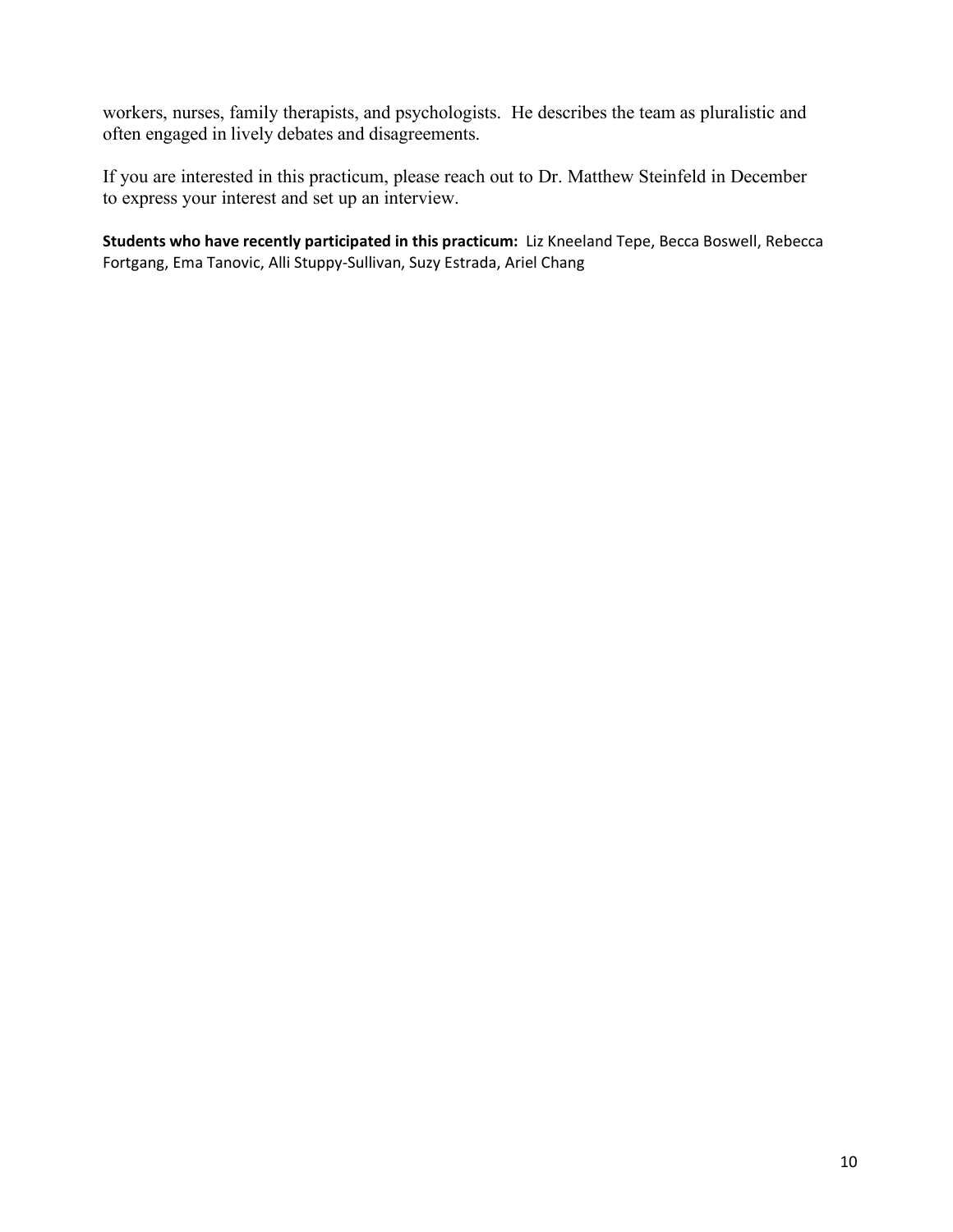### **STEP Practicum Placement Information**

**Position description:** This practicum position will be at the Specialized Treatment Early in Psychosis (STEP) Program at Connecticut Mental Health Center. The student will primarily provide clinical services with opportunities to participate in and/or conduct independent research and community outreach and education. Clinical responsibilities primarily include: providing family services, including education and support, as well as FFT-informed interventions to families and other support people of STEP patients. Practicum trainees will also have the opportunity to co-facilitate STEP Family Workshops and other group interventions. Other clinical opportunities may include the following: serving as the primary or adjunctive therapist for patients in STEP, conducting diagnostic and psychosocial assessments, co-leading groups for young people and/or families, conducting educational workshops, and participating in the developing of new interventions and treatment manuals. Training and supervision in specialty interventions is provided.

STEP is currently providing a hybrid model of care, practicum students will be expected to provide services both via Zoom and in-person.

**Time Commitment:** 12 hours/week for  $\sim$  12 month period (typically July 1<sup>st</sup> – June 30<sup>th</sup>)

### **Required Meetings** (Currently via Zoom)**:**

- STEP Educational Rounds: (Mondays: 4-5pm)
- Team Huddle (Group Supervision) (10-1030am, 2 day/wk)
- Individual Supervision Meeting: Time TBD

Primary Supervisor: Laura Yoviene Sykes, PhD Laura.Yoviene@yale.edu

### **Application:**

Please email the following to Laura.Yoviene@yale.edu by **December 15th**

- CV
- Brief Cover Letter
- List of 2 references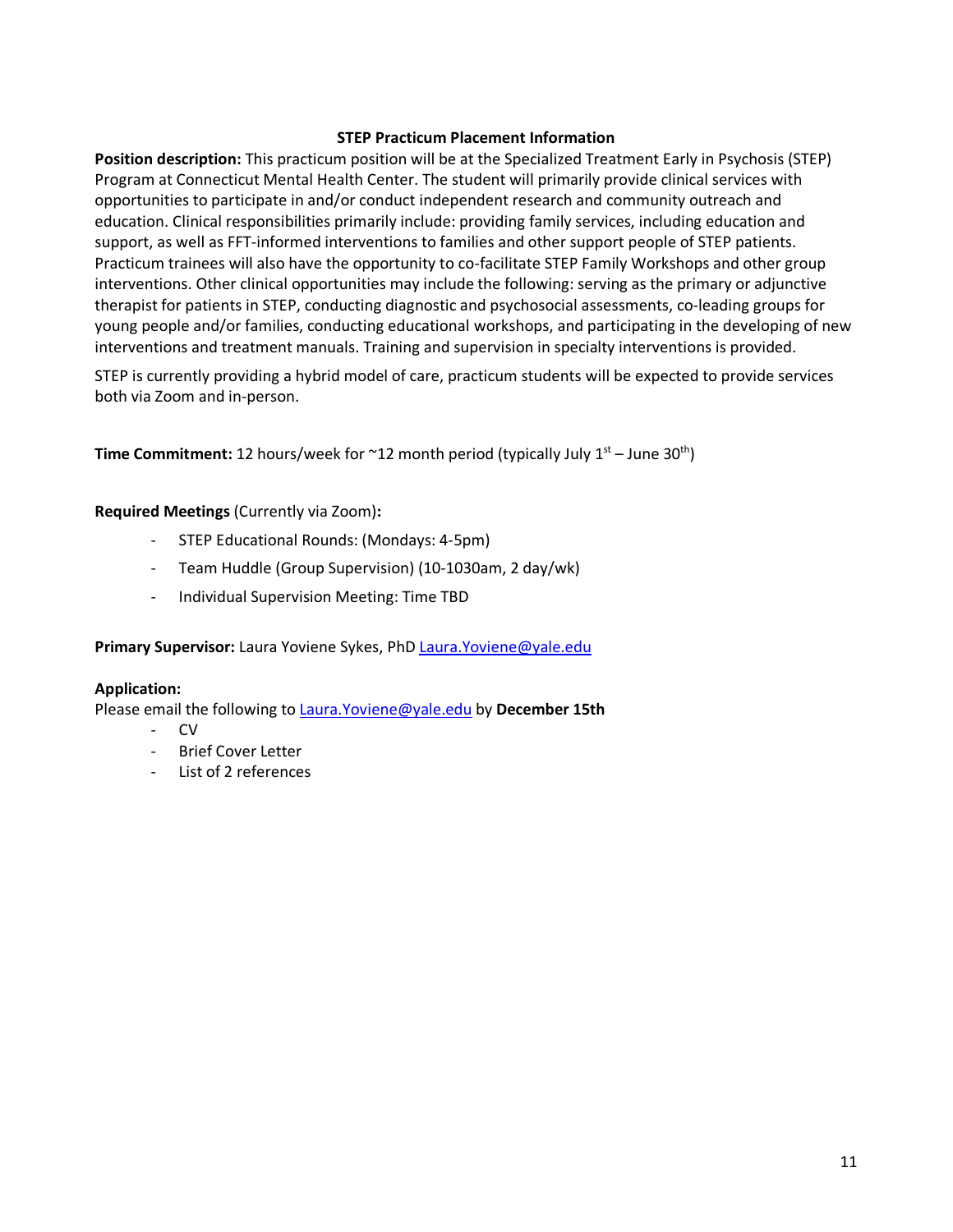### Prevention through Risk Identification, Management, and Education (PRIME) at CMHC

Supervisor(s): Scott Woods, PhD, scott.woods@yale.edu & Barbara Walsh, PhD, barbara.walsh@yale.edu

# Overview:

The PRIME Clinic aims to prevent psychotic disorders through early identification of those at risk for developing psychosis. Research aims to characterize the neurobiology of individuals with the psychosis prodrome using diagnostic evaluations, genetics, neuroimaging, and electrophysiology, and conducting trials of medications and psychotherapy to prevent psychosis through early intervention. Residents in the PRIME clinic work with prodromal adolescents and young adults through individual, couples or family therapy, and, at times, medications, to manage current symptoms and prevent conversion to psychosis.

# Training, Supervision, and Didactic opportunities

- Hours: Face-to-face intervention or assessment hours can be supplemented as needed while participating fully at STEP.
- Individual psychotherapy sessions with adolescents/young adults at-risk for developing psychosis.
	- o Brief Supportive Psychoeducation (1hour/week; 3 sessions max)
	- o PRIME vs Usual care RCT study: Participating as a clinician (1 hour/week, as needed)
- 30 mins/week Individual Supervision
- (Optional) Structured Interview for Prodromal Syndromes (SIPS) assessment (about 2 hours)
- (Optional) SCIT group co-facilitator for psychosis prodorme (about 1 hour, 20 weeks)
- (Optional) SCID for on-going studies. Report writing not required (About 1 hour/case).
- (Optional) Family focused therapy as needed.
- (Optional) Integrated psychological assessment report writing based on: SCID, SIPS, WASI-2, WRAT4, Hopkins Verbal Learning Test etc.

**Students who have recently participated in STEP and/or PRIME:** Yoonho Chung, Rebecca Fortgang, Michael Bronstein, Michelle Worthington, Will Koller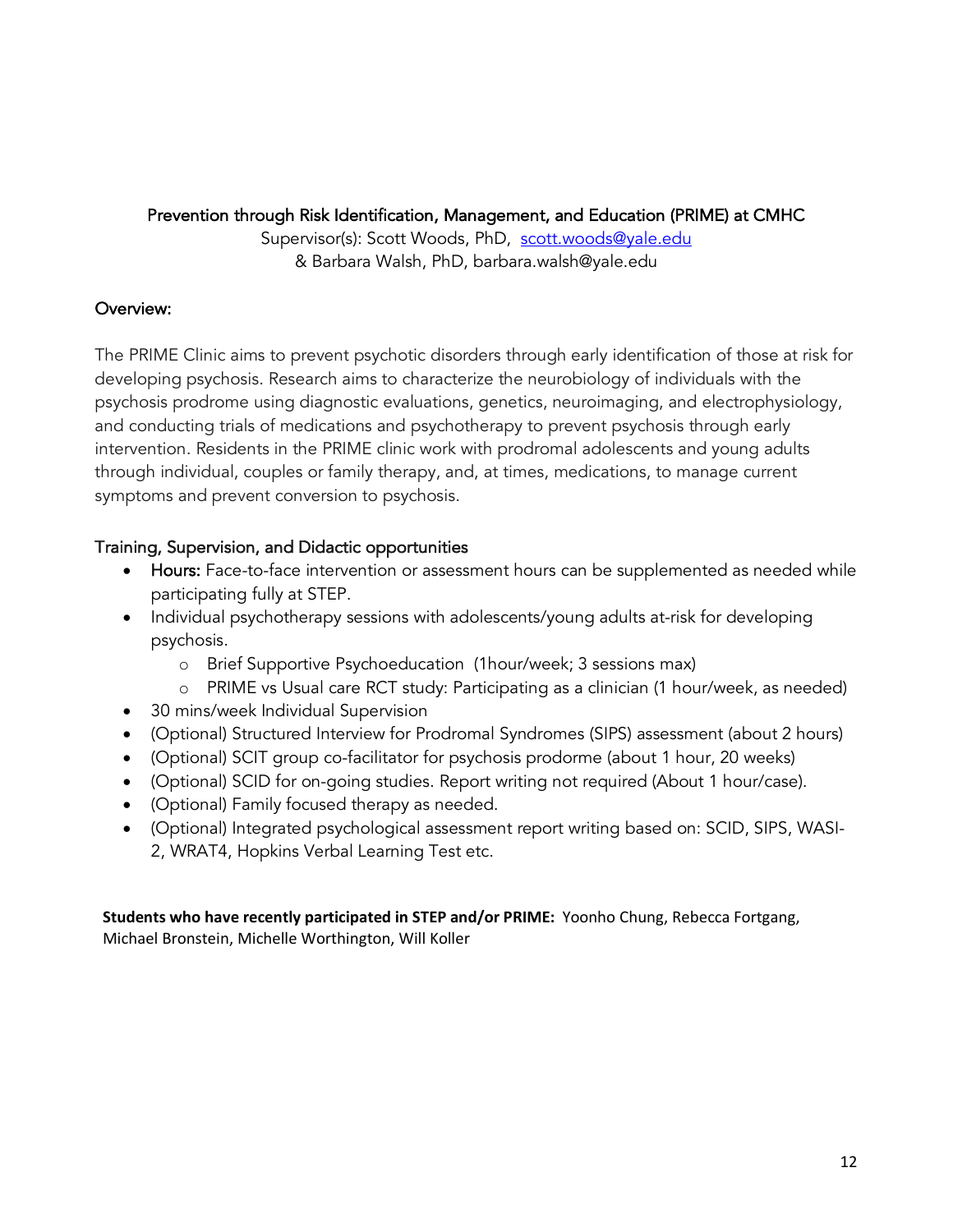### **VA Connecticut - West Haven Campus Contact people: John Beauvais, Ph.D., Jennifer Doran, Ph.D., Ilan Harpaz-Rotem, Ph.D.**

VA Connecticut Healthcare System - West Haven Campus (VACHS) offers healthcare services to a diverse population of veterans that are provided in a wide range of healthcare delivery settings. VACHS provides primary, secondary, and tertiary care services in multiple areas (e.g., medicine, geriatrics, neurology, surgery, and mental health) and also provides specialized services for specific clinical problems (e.g., blind rehabilitation, psychosocial rehabilitation for seriously mentally ill, geriatric rehabilitation, women's health care, psychological and pastoral counseling, alcohol and substance abuse treatment). Several programs have been designated as Centers of Excellence (e.g., National Center for PTSD, MIRECC, and Primary Care). Psychology staff members are directly integrated into many of these clinical settings, but also serve these populations on a consultative basis. Three internship tracks are available to graduate students depending on their interests and level of training; Clinical Health Psychology, General Mental Health, and Clinical Neuropsychology.

For more information about internship level training, please visit Psychology Training - VA Connecticut Healthcare System https://www.connecticut.va.gov/careers/psychologytraining.asp

There are also practicum level training opportunities. The review process for VACHS – WH starts in the middle of January. Prior to this, we are busy processing the applications for our doctoral internship and fellowship programs. **In December we start collecting CV's and cover letters from interested students.** We also survey our training staff to see who can take on a student and in what training area. In the recent past we have had 10-12 applications for 2- 3 practicum spots (most commonly in Telemental Health, Neuropsychology, or PTSD areas and sometimes in substance use, health psychology or SMI). We make offers to people that seem to best fit our program. We do not typically interview practicum students, but some supervisors prefer this option. We try to be as fair as we can be to all the people interested in a practicum when the demand far outstrips our resources. Finally, It is important to know that all practicum students must meet VA eligibility requirements: Eligibility - Psychology Training (va.gov)

### **PTSD and Comprehensive Outpatient Mental Health Track:**

Experiences in this track include working with individual therapy patients (short and long-term) and leading of co-therapy groups. Time may be divided between working with mood and/or psychiatric patients and anxiety disorder/PTSD patients. Personality disorders and substance abuse are often co-morbid conditions seen in many of these patients. Students will receive training is PTSD specialized psychotherapies - both in Prolonged Exposure therapy (PE) and in Cognitive Processing Therapy (CPT). Supervision and guidance in providing psychodynamic psychotherapy for anxiety and depression would be also available for practicum student to expose them to a wide range of therapeutic techniques. Some work with individual who struggle with Severe Mental Illnesses (SMI) would be available for trainees if interested using psychosocial rehabilitation models.

Students interested in this track may contact: Ilan Harpaz-Rotem, Ph.D. (ilan.harpazrotem@yale.edu)

**Students who have recently participated at the VA:** Suzy Estrada, Michelle Worthington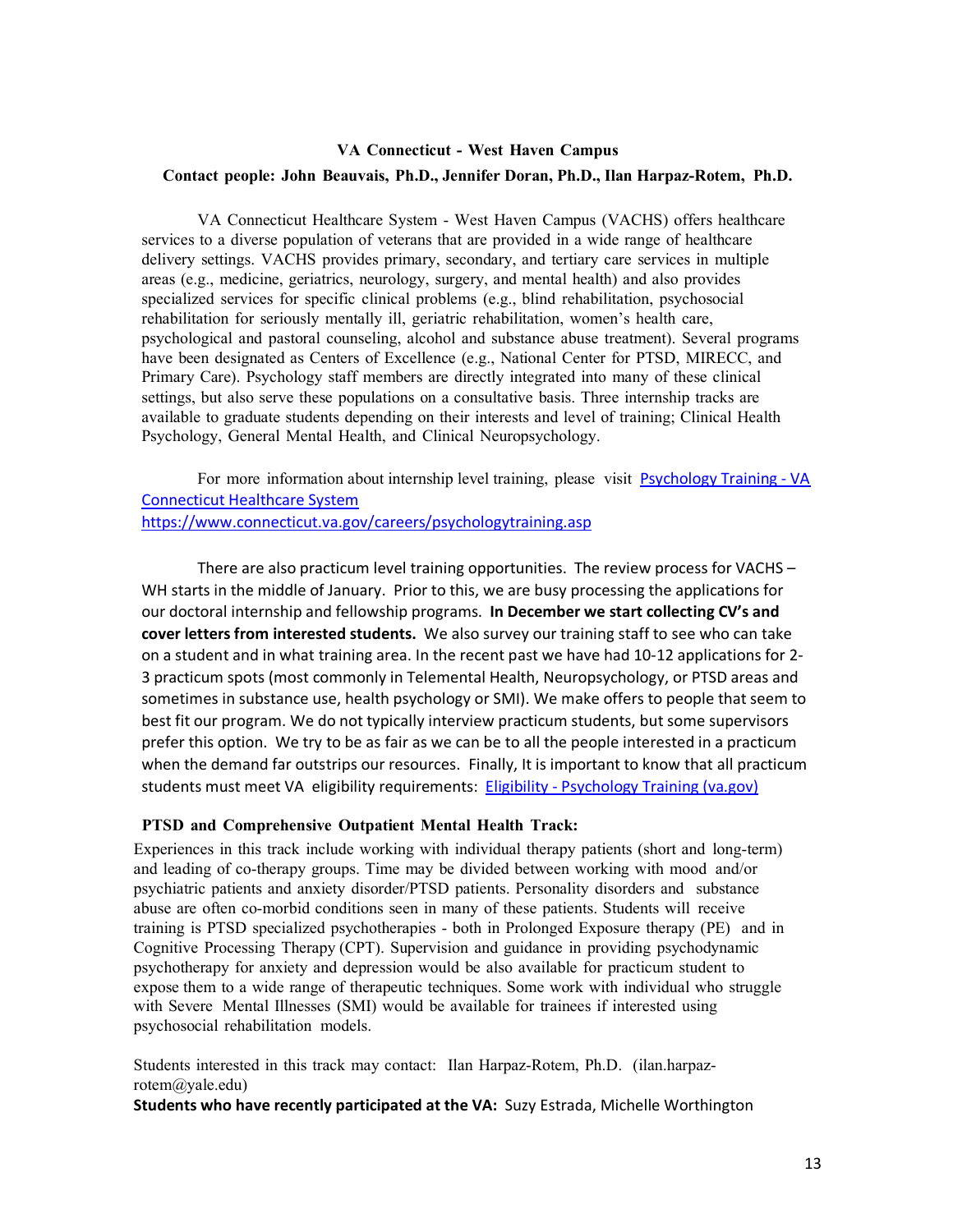# **Training Experience in Telemental Health**

The VA is leading efforts nationwide to deliver **high-quality, evidence-based healthcare** via clinical video technology (CVT) to remote locations with limited access to healthcare services. This rotation is designed to provide trainees with exposure to telemental healthcare using CVT and offers an opportunity to gain experience serving a **rural population**.

Trainees will receive valuable training in providing **telemental health services**, with an option to focus on how to administer and adapt **evidence-based treatments** for this modality. Trainees will have the opportunity to conduct an initial assessment, design a treatment plan, and execute treatment via CVT to a diverse group of veterans living in rural communities.

The rotation is designed to be **flexible** and can be tailored to a trainees experience and interest (e.g. short vs. longer-term treatment, structured vs. open-ended treatment, specific diagnoses or clinical presentations), and has the overarching goal of **building clinical competencies** and assisting trainees in **finding their own clinical style and voice**. Supervising psychologists for this rotation have eclectic orientations and backgrounds with opportunities for supervision centered on cognitive-behavioral, interpersonal/modern psychodynamic, and integrative approaches. Supervisors are trained in and can offer supervision in a number of relational and evidence-based intervention approaches.

Trainees will be expected to dedicate around 8-10 hours per week to this experience, including at least one hour of individual supervision. The telehealth hub is located at the Yale West Campus. Trainees who complete a telehealth experience will be well-prepared to provide services in this modality going forward, making them **competitive for subsequent VA trainee experiences, as well as the VA job marketplace,** which is currently expanding telehealth services nationwide.

Benefits

- A flexible and personalized rotation to fit your needs, interests, and expertise
- Learn a new, relevant, and very marketable skill
- Gain experience working with a rural population
- Increase your competitiveness for VA employment

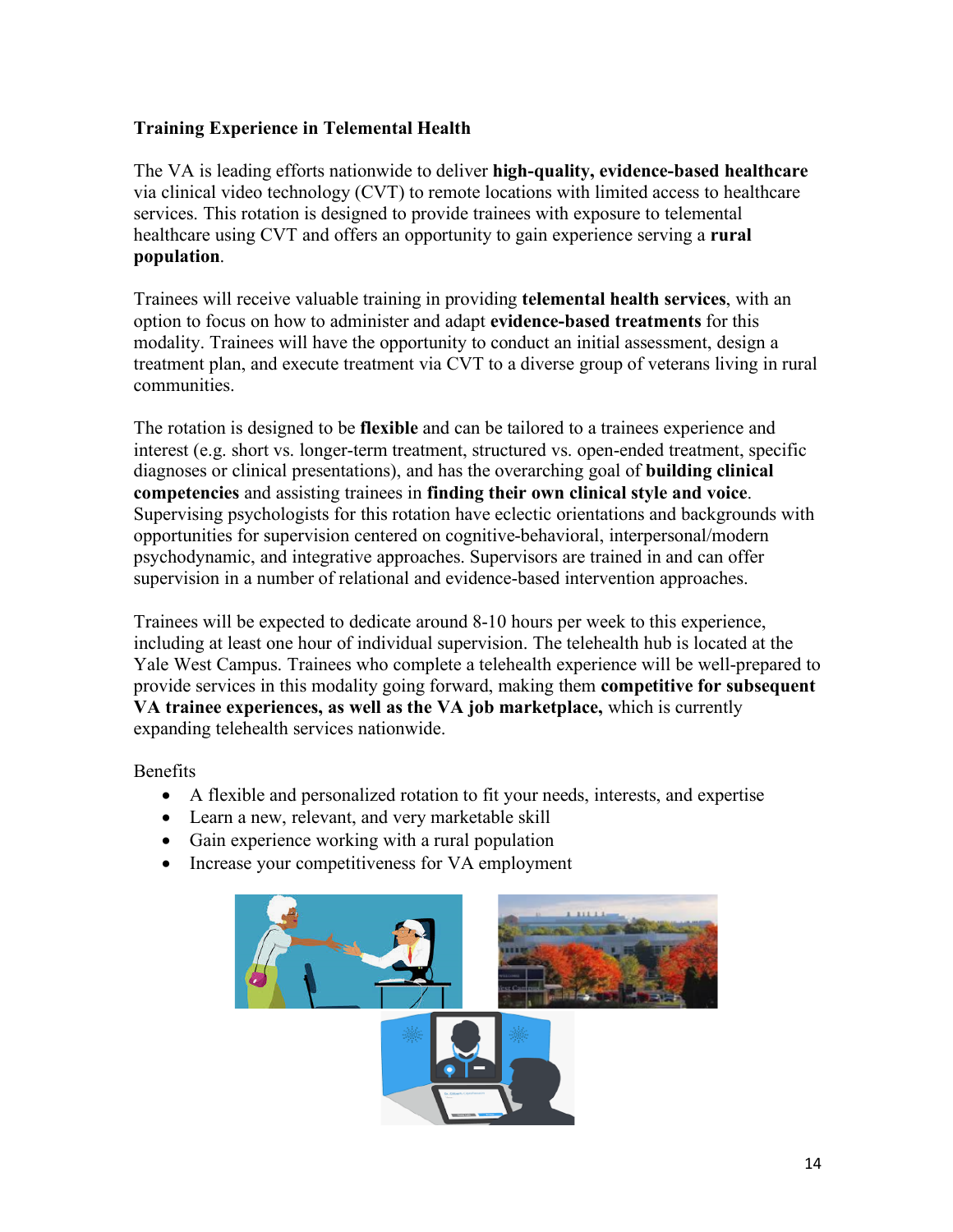Want to learn more? Email:

**Jennifer Doran, PhD** 203.932.5711 x 8648 Jennifer.Doran2@va.gov

### **Training & Treatment Options**

- Cognitive Processing Therapy
- Prolonged Exposure Therapy
- CBT-Depression
- CBT-Anxiety
- CBT-Substance Use Disorders
- Motivational Interviewing Therapy
- Interpersonal Psychotherapy for Depression
- CBT-Chronic Pain
- CBT-Insomnia
- EMDR
- Health psychology
- Couples therapy
- Culturally sensitive psychotherapy and working with diverse and marginalized populations and identities
- LGBTQ+ affirming mental health care
- Psychodynamic / Relational psychotherapy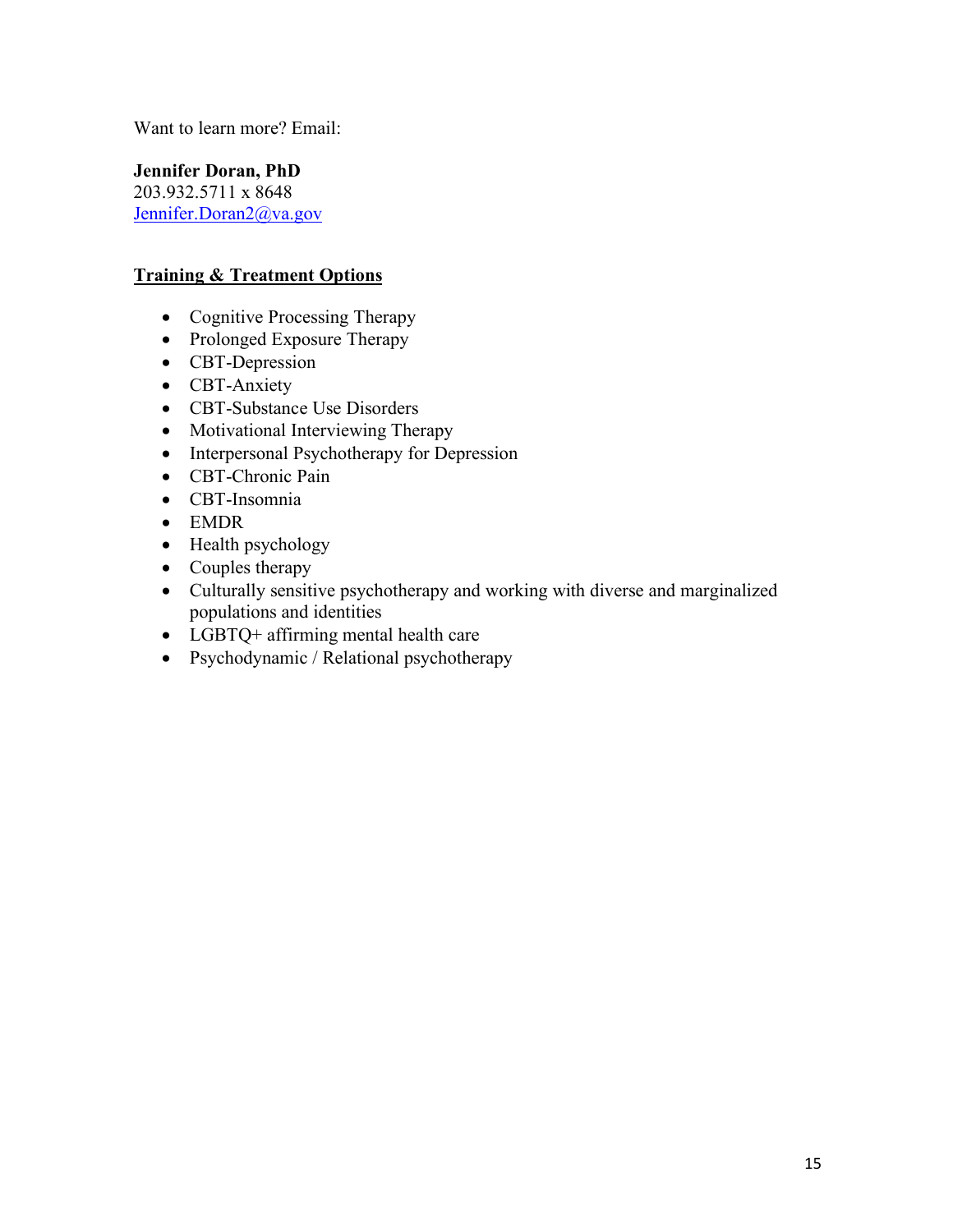### **Yale Pediatric Gender Program (YPGP) Christy Olezeski, Ph.D. https://medicine.yale.edu/profile/christy\_olezeski/**

The Yale Pediatric Gender Program is an interdisciplinary team that provides services for transgender and gender expansive (TGE) youth and families in Connecticut. The team includes professionals in the fields of psychology, endocrinology, psychiatry, gynecology, reproductive medicine, medical ethics and law. Our mission is to provide comprehensive, interdisciplinary, family-centered care for children, adolescents and young adults questioning their assigned gender and/or seeking gender-affirming consultation and treatment in a compassionate, respectful and supportive environment. This program is regionally well-regarded, serving clients from all 8 counties in the state, as well as 4 states outside of Connecticut.

In the context of this practicum, students learn about (a) trauma-informed care, (b) psychosexual development, and (c) gender development. Learning occurs through the delivery of clinical services, clinical supervision, and lectures offered in graduate courses and topical seminars coordinated by faculty members.

### **Opportunities:**

**CL service for families**: there is always a mental health provider checking in w/families

-170 kids (54% had previous or current Suicidal Ideation; 17% had an attempt)

-the practicum student will be involved in assessing risk and supports and providing support to parents in supporting their children

-**Clinic every Friday in new haven**; 2/month in Old Saybrook -there is a return clinic on Thursdays

### **New Patients**

-practicum students will participate in providing thorough intakes assessing child functioning, child goals, support from family, youths' understanding of risks/benefits to transitioning, and how we can help with setting up connections in the community

-after every evaluation trainees will write a report and make recommendations; they will be expected to conceptualize at multiple levels – bio, psycho, developmental, familial, social, cultural, etc.

**Groups** – monthly parent...1/every other week...1st and  $3^{rd}$  Tuesday of month at 7pm Youth group  $-2^{nd}$  and  $4^{th}$  Wed 3-4 (after school)

**Supervision**: Weekly meetings w/trainees; monthly mental health meeting; didactics; monthly journal club; rounds 2/month w/team

**Timeline:** trainees start July 1; best if can come and observe earlier in June to get a bit of an understanding prior to starting

**Application:** interested students should **reach out in January/February** with cover letter and CV and a de-identified example of a written intake report. It is important to demonstrate the ability to conceptualize broadly and across multiple levels and systems.

**Students who have recently participated at the YPGP:** Ashleigh Rutherford, Wisteria Deng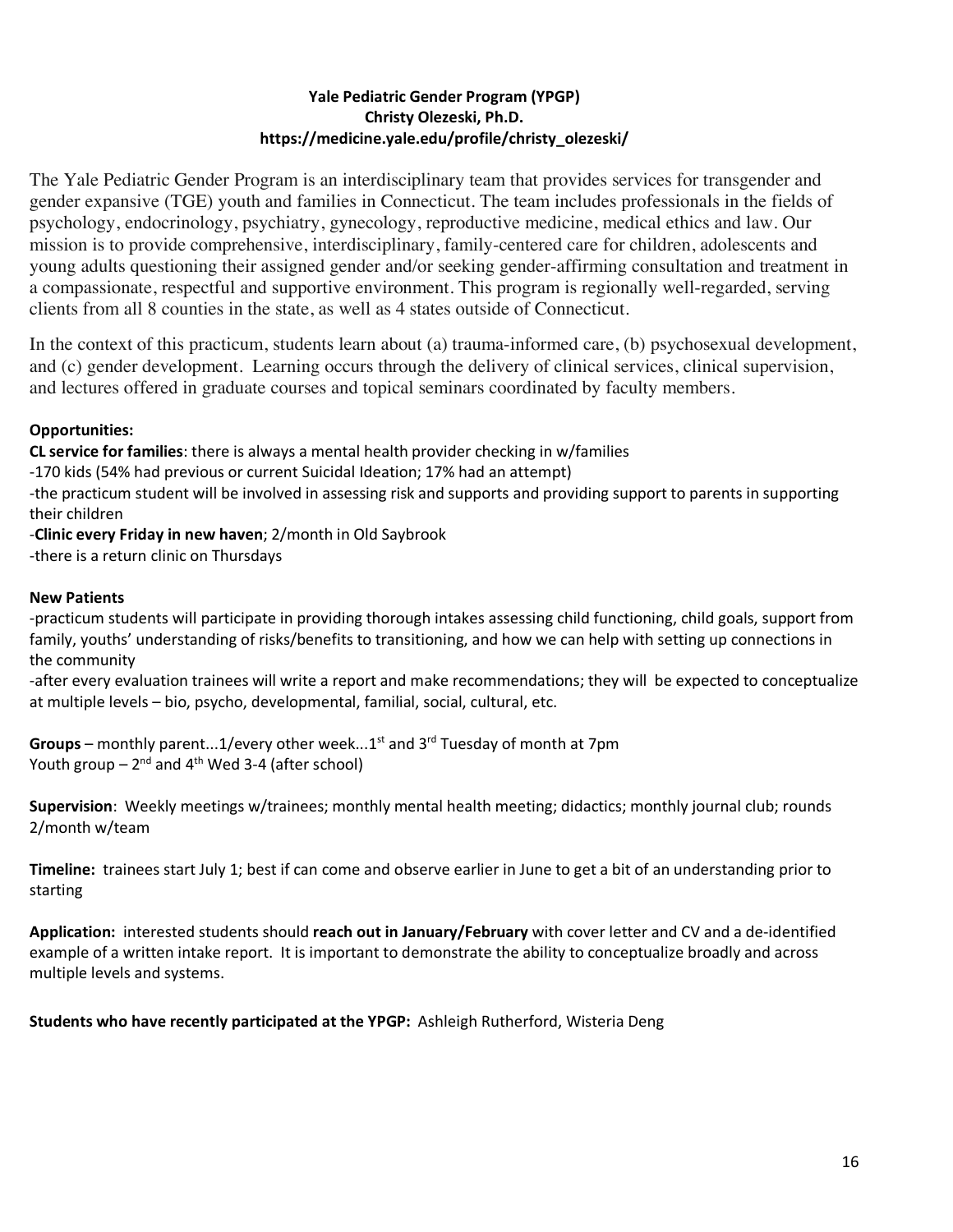# **Practicum at the Anxiety Disorders Center/Center for CBT at the Institute of Living, Cheshire Branch**

Dr. Gilliam reached out to us about this practicum opportunity. This Center has trained practicum students from the University of Connecticut and University of Hartford for 20 years. They are expanding their services (just hired three new licensed clinical psychologists) such that they now have the capacity to accept more students.

Typically, they require a 20 hour/week commitment from practicum students, but Dr. Gilliam agreed to honor our 12 hour/week maximum. They have a 12-month training year which begins in the late summer/early fall.

The center specializes in providing CBT for fear-based disorders. They only provide CBT and are "heavy on the behavior side." Obsessive Compulsive Disorder is the most common diagnosis, although they treat all varieties of anxiety disorders. They provide some treatment for PTSD, but this is not their primary focus.

The center treats clients ranging in age from **7 years** to older adults. Clients are typically middle-class individuals with insurance who cannot afford out of pocket payment that is typically required by CBT therapists. The center also accepts Medicaid and Medicare. The center cannot charge insurance companies for treatment provided by practicum students, so those clients are seen pro-bono.

Practicum students provide individual therapy, typically seeing 3-5 clients per week. Also, they conduct approximately two intakes/week, meet with their supervisor, and then provide feedback to patients collaboratively with the supervisor. There is a big focus on differential diagnosis. Also, **there is an adolescent group that a practicum student can co-facilitate**, and there are opportunities to consult with their IOP and inpatient unit to provide very brief and quick input (based mainly on reviewing records). **They do provide a lot of parent training when working with child clients.** 

Dr. Gilliam is very receptive to trying to meet student interests. **Child focused trainees could have those clients funneled to them and could be assigned to a child psychologist as a supervisor**.

The center operates from 9-5 Monday – Friday, and all client visits would need to be scheduled during those hours. Dr. Tolin offers a CBT class in the Fall, and group supervision is provided during a 2-hour slot that will be scheduled each semester after conducting a doodle poll with practicum students. Other than those meetings, students can set their own schedules.

Students interested in this practicum should reach out to Dr. Gilliam (Christina.Gilliam@hhchealth.org Phone: 860-545-7685) to set up an interview. She will contact references. She is looking for practicum students who are responsible, receptive to feedback, and interested in learning CBT.

Currently, students work at the Institute of Living Campus in Hartford, although **they have opened an office in Cheshire** and students have the option of working there (which is closer to Yale).

**Students who have recently participated at the IOP, Cheshire Branch:** Elizabeth Kitt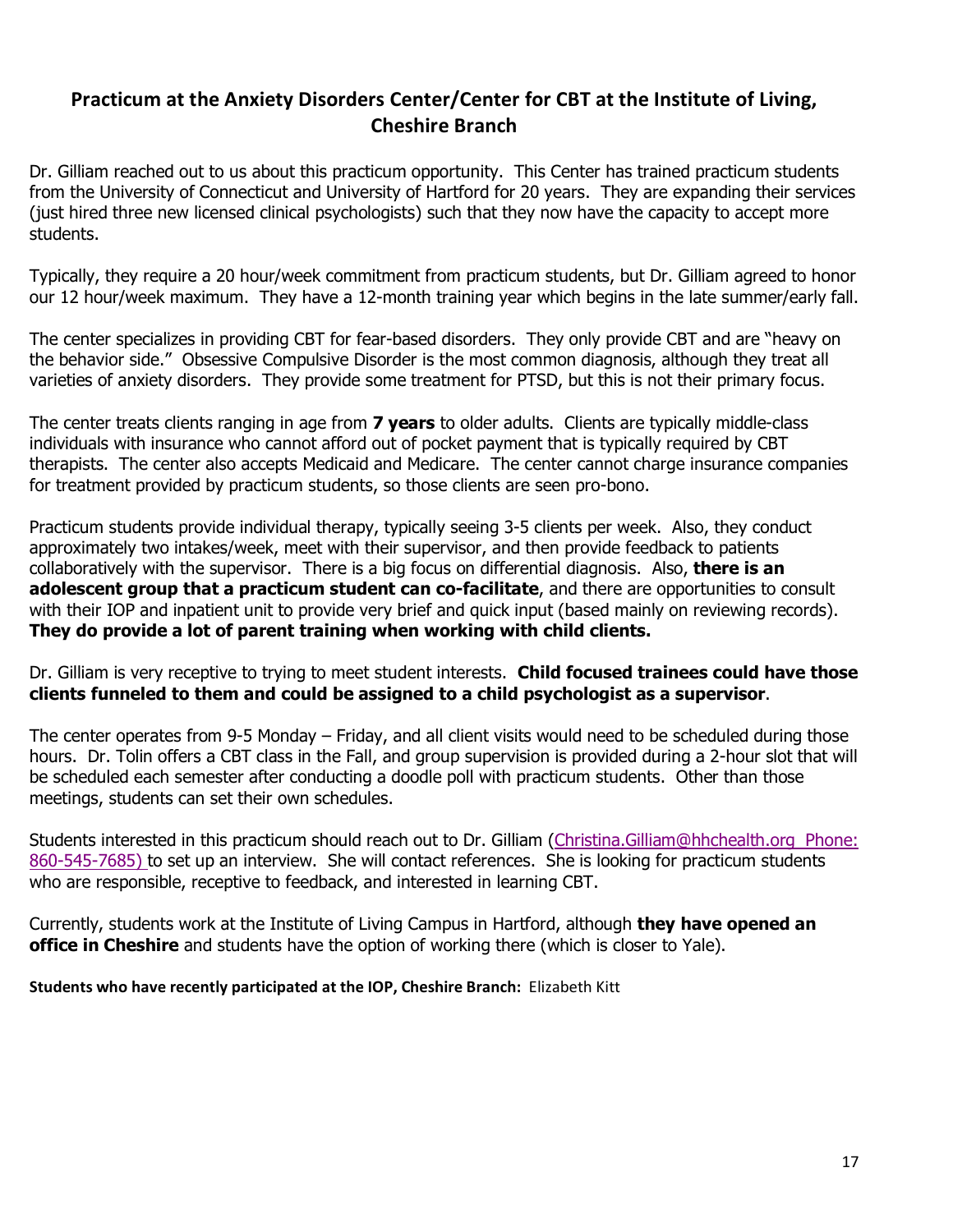### **The Comfort Ability Program**

Areti Vassilopoulos, PhD Pediatric Psychologist Assistant Professor of Clinical Child Psychology

Yale Child Study Center 350 George Street, New Haven, CT 06511 Phone: 203-737-3458 areti.vassilopoulos@yale.edu

Dr. Vassilopoulos collaborates with her colleague Dr. Monica Barreto on a **pain management treatment** study. The approach is called "comfortability." It was started in Boston, and has been disseminated nationally and internationally. (https://www.thecomfortability.com/ )

Currently, they are providing workshops that include psychoeducation, biofeedback, CBT, and mindfulness to children (10-17 years old) and their parents. These workshops allow these families to gain skills to manage chronic pain (headaches, diffuse pain) and to meet other children/teens with chronic pain. Currently they do not work with children with specific illnesses (cancer, sickle cell, etc.) but may be expanding to include those populations in the future.

### **Current treatment model:**

**Every other month,** they meet with a group of children/teens for 2 consecutive weeks of intensive sessions (M/W or T/Th 5:30-7:30 pm)

On the Weekend (Saturday and Sunday) in between those two weeks of child/teens sessions, they meet with the parents from 9-12 noon.

Additionally, they conduct phone screens to evaluate the appropriateness of participants for the group and to provide some support to parents who are often feeling overwhelmed by their child's pain.

They conduct ongoing research (before program, after each session, and at end of program 1-week and 1-month through redcap)

### **Role of graduate students**

-co-facilitate group sessions (with Dr. Vassilopoulos and/or Dr. Barreto) -conduct phone screens/support calls

**Training** -Watch 15 hours of video sessions; shadow a group

**Commitment:** one year

**Supervision** -co-lead teen sessions -Monica co-leads parent session -scheduled meetings

**Timeline for starting:** watch the videos, get acclimated, and jump in.. **Students who have recently participated:** Elizabeth Kitt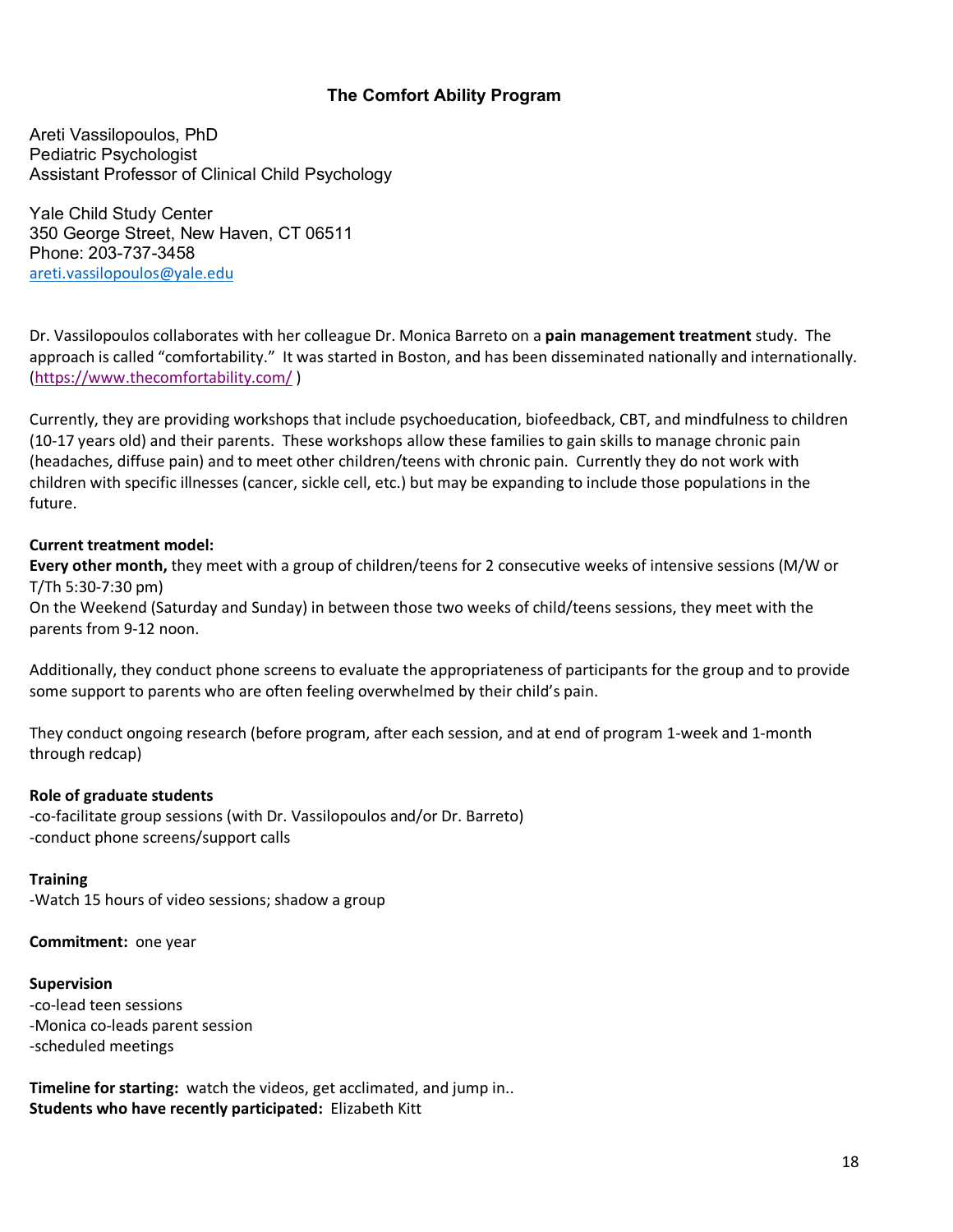# **Yale Haven Free Clinic**

Michelle Silva is a licensed clinical psychologist and Director of the Connecticut Latino Behavioral Health System, an academic-community partnership designed to expand access to behavioral health services for the monolingual Spanish speaking community of greater New Haven. Dr. Silva's work bridges practice, education, and clinical research, and she engages in multidisciplinary collaborations designed to promote health equity among vulnerable and underserved communities. Based at the Connecticut Mental Health Center, Dr. Silva provides clinical services to individuals affected by immigration-related trauma at the Hispanic Clinic, and treats children, adolescents, and families at the West Haven Mental Health Clinic. She serves as a supervising psychologist for fellows in the Department's Doctoral Internship in Clinical and Community Psychology, and faculty advisor to health professional students in the Behavioral Health Department of the Yale HAVEN Free Clinic.



# **Behavioral Health Program for Depression Description 2014-2015**

### **Application Timeline**

Applications due: January 31 EST

Interviews for position: Arrangements will be made with individual applicants.

**The Behavioral Health Program position begins in March 2014 and goes through mid-February 2015.** (If you are not available for the entire year your application will still be considered).

### **Qualifications/Specifics:**

• Fluent Spanish-speaking ability. A Spanish evaluation will be conducted as part of the application process, for those who have not previously done an evaluation as a HAVEN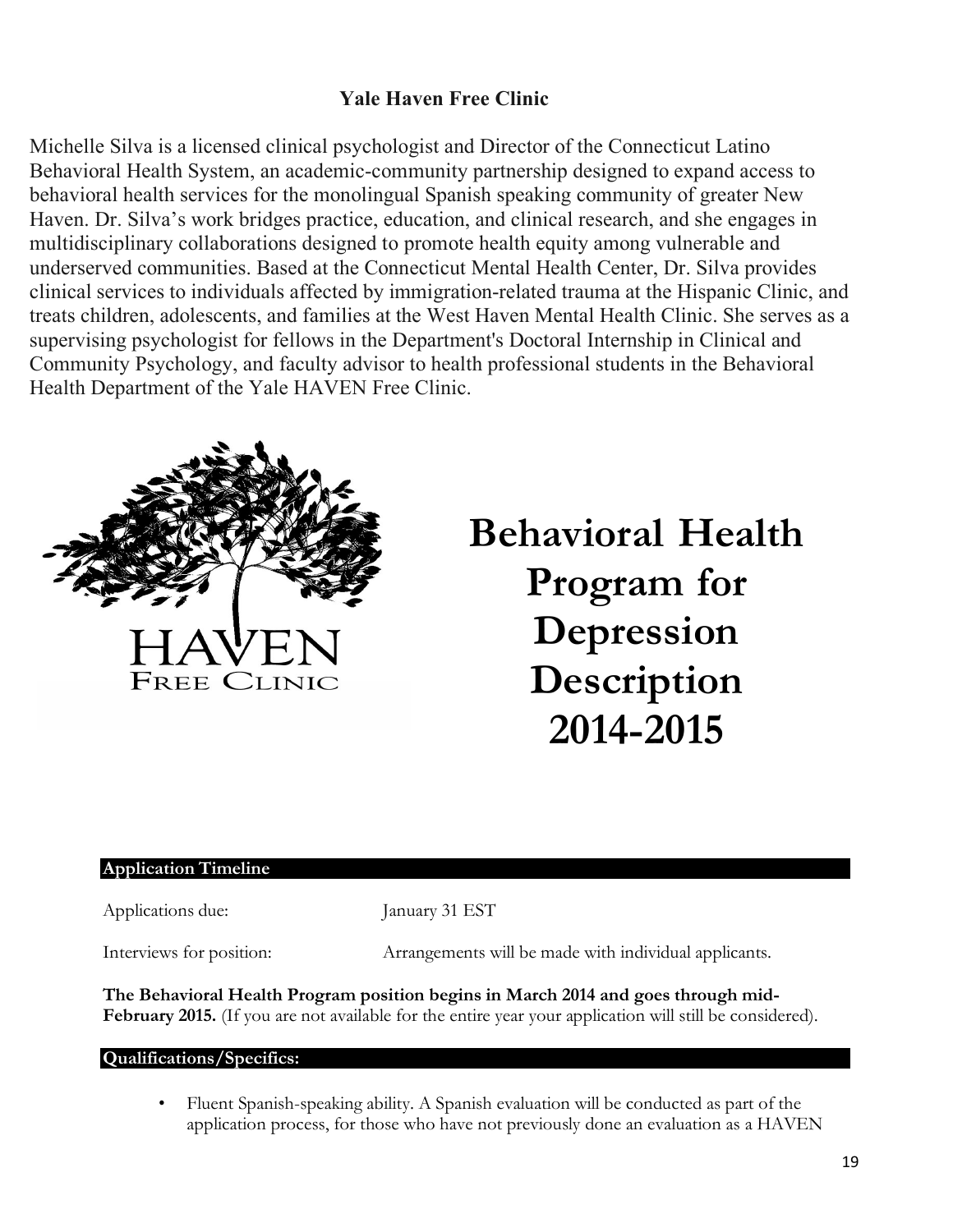volunteer.

- 6-8 BH program facilitators will be selected after reviewing applications and a brief interview process.
- Training begins in March 2014. Position is from March 2014 to mid-February 2015.

### **Position Description:**

The Behavioral Health Program for Depression is an American Psychiatric Association funded initiative to provide mild to moderately depressed patients in Fair Haven with first-line treatment for depression, including psychoeducation, reduction of social stressors, and promotion of healthy behaviors. Under the supervision of a psychiatrist and psychologist, student facilitators offer one-on- one psychoeducation to patients enrolled in the program. The psychoeducation curriculum for this program is based on a curriculum developed at the University of California Berkeley to provide Spanish-speaking immigrants with education about mental health. The structure of the program is 6 one-on-one sessions that are individualized and tailored to meet the needs of the patient. Sessions last 40 min – 1 hour. These 6 sessions take place over a period of 8-9 weeks. The number of patients seen over the course of the year will vary depending upon the availability of the volunteer.

All volunteers in the program will receive training in clinical skills crucial to effective psychoeducation as well as training specific to the curriculum for the program. Training takes place in March 2014 at the Hispanic Clinic with a psychiatrist and psychologist. In addition to the curriculum, facilitators are taught the principles of population health, quality improvement, and motivational interviewing. These valuable skills and principles are taught in a way that will allow you to apply them to other contexts in the future. During the program, facilitators will meet with a mental health professional each week in between sessions (usually on Wednesdays at 5pm) to review the content of the previous week's sessions, troubleshoot any issues, and make an individualized plan for the next session.

Other than an interest in providing much-needed mental health services to immigrants in the Fair Haven community, the only requirements to volunteer in this program is Spanish fluency and 6 Saturdays when you can come into clinic for sessions over a period of two months. Most facilitators will have 3 patients at most at any given time. The number of two-month blocks that you offer psychoeducation is up to you and your availability. This program was piloted in Spring 2012 with great success and is one of the first initiatives to offer mental health services at the HAVEN Free Clinic – we hope you choose to become a part of this exciting new program!

If you have any questions please email  $\frac{\text{macro}:\text{ramos}(a)}{\text{value}:\text{edu}}$ .

### **How do I apply?**

Complete and return the **attached application** to havenfreeclinic@gmail.com by Friday, January 31, 2014 at midnight, EST.

### **Students who have participated at the HAVEN Free Clinic:** Hannah Raila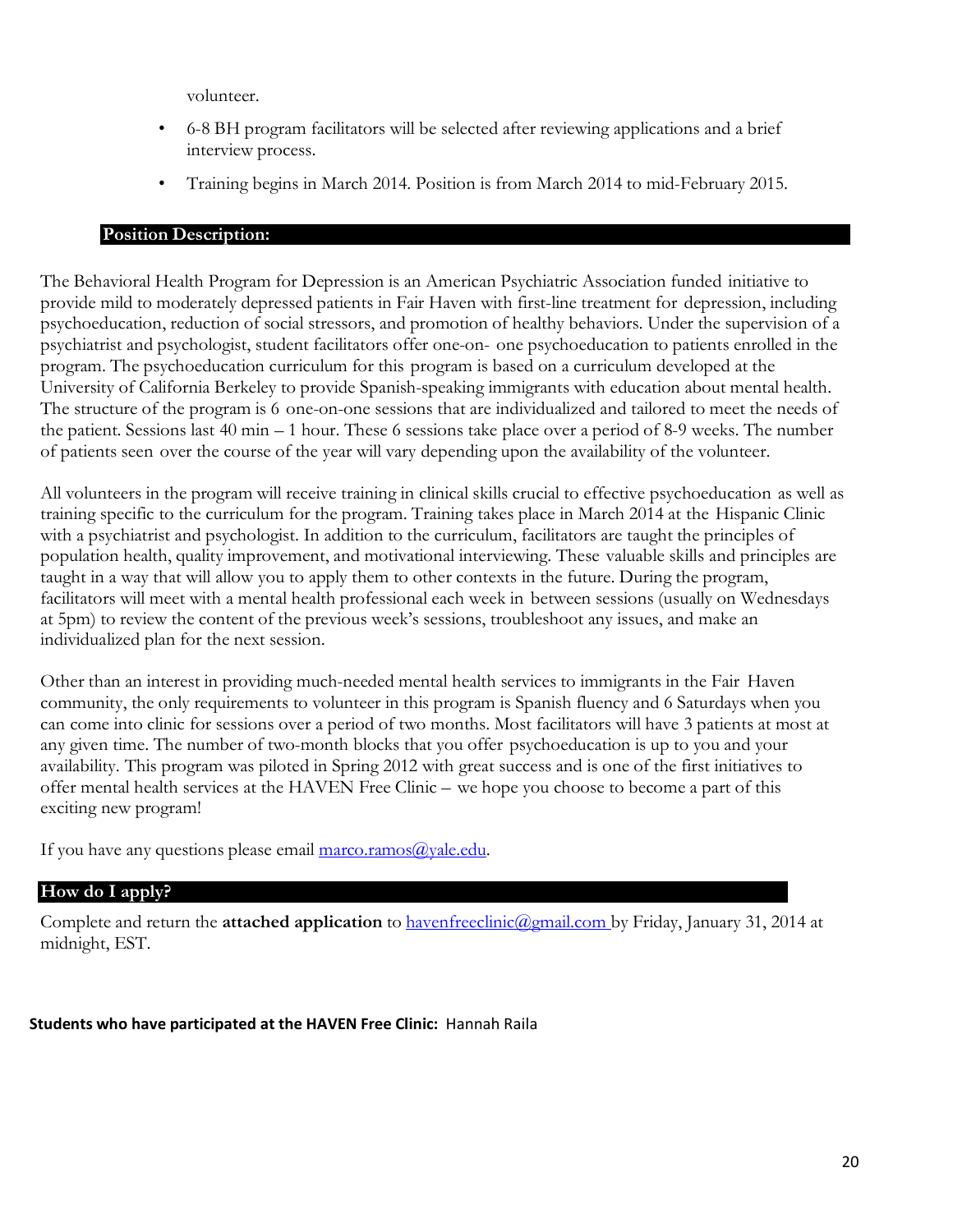# **Drs. Carlos Grilo and Janet Lydecker At the Program for Obesity, Weight, and Eating Research (POWER)**

This practicum is a good fit for students who are interested in behavioral medicine (obesity, eating disorders, and med adherence management). We offer intensive training and on-going supervision in both assessment and evidence-based interventions. Specifically, assessment can include diagnostic interviewing for psychiatric disorders (MINI Neuropsychiatric Interview) and eating disorders (Eating Disorder Examination Interview). The treatments are two leading evidence-based treatments for comorbid obesity and binge-eating disorder cognitive-behavioral therapy and behavioral weight loss counseling. In addition, clinicians work with the team to manage issues of medication adherence and mitigating side effects (e.g., brief interventions for medicationinduced insomnia).

Students do not need to have previous experience or training in eating/weight, but would need to be willing to learn over the course of a year with us!

**Students who have participated at POWER:** Rebecca Pearl, Becca Boswell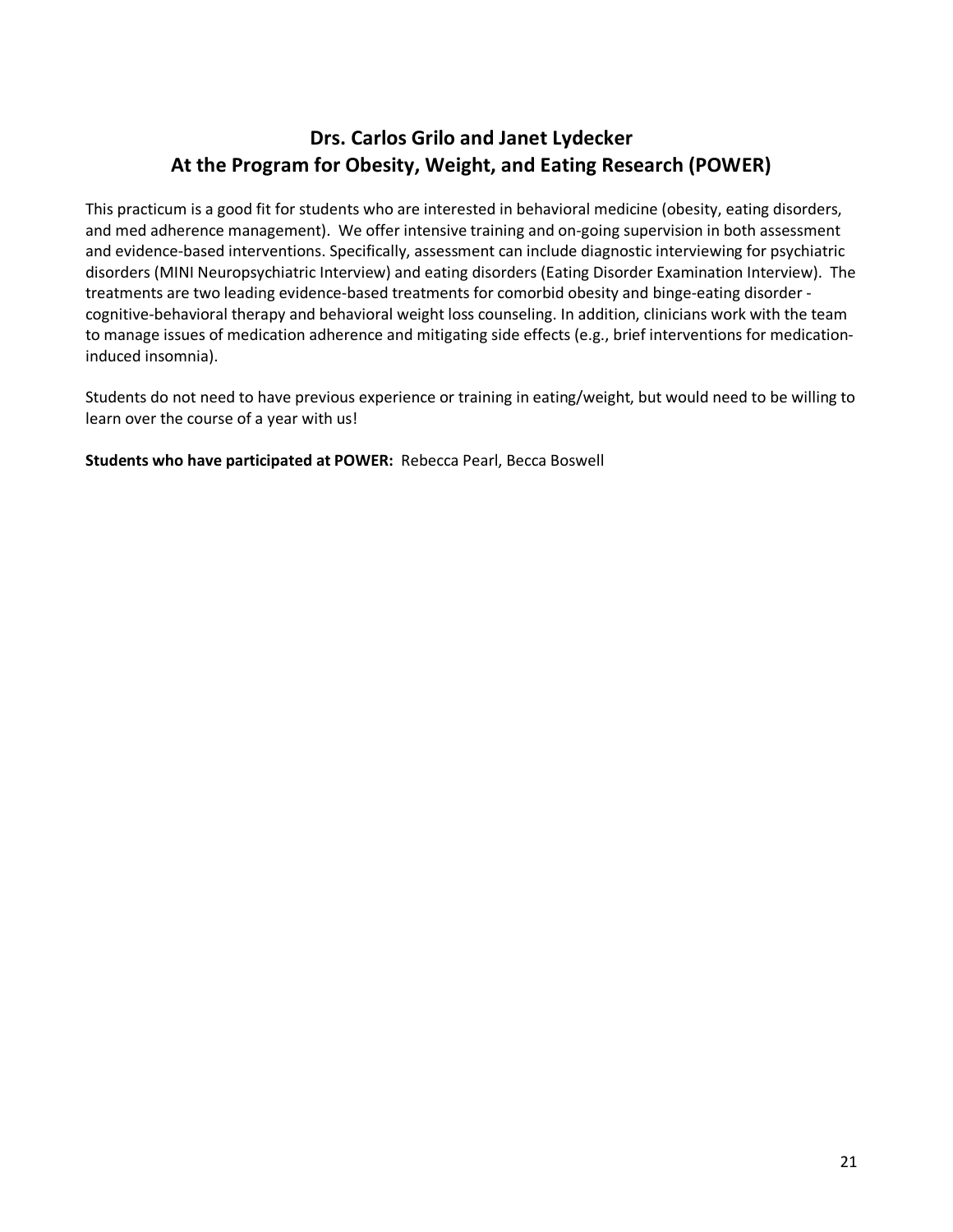

# **Neuropsychology Practicum Training**

**Neuropsychology Division Department of Neurology Yale School of Medicine 800 Howard Avenue, LL New Haven, CT 06519**

# **PRACTICUM OVERVIEW:**

- Possibly two positions
- 9 months: 8/26/2019 to 5/31/2020 (flexible)
- One day per week, 8am 4pm (based on supervisor and trainee schedules)
- Weekly patient case under direct supervision along with supplemental readings.
	- o Over the course of the practicum, student can expect to progress from observation, to learning test administration and scoring, to independent test administration  $(\sim 3 \text{ hrs})$ , and finally writing a draft of the report. Advanced students may also perform clinical interview.
- Clinical neurology education as optional experiences including epilepsy case conference (Mondays: 3:30-6:30); Deep Brain Stimulation case conference (First Wednesday of every month: 5:30-7:30pm); Neuropathology (e.g., brain cutting on select Wednesdays); Neuroscience and Neurology clinical grand rounds, and neurology resident noon conferences.
- Option to observe clinical neurology rounds in hospital (e.g., stroke, epilepsy, tumor)
- Possible surgical observations include craniotomy, WADA, DBS

### **PROGRAM PHILOSOPHY:**

The goal of our practicum training program is to develop the foundational competencies relevant to clinical neuropsychology. Our practicum is designed to teach the scientific collection of patient data, the application of empirical findings in case conceptualization, and to enhance understanding of brain- behavior relationships. Focused attention will fall on the psychological science of our specialty. Students will be encouraged to conduct literature reviews of encountered disorders and test measures. This position will emphasize unparalleled professional behavior, clinical sensitivity, and empathy in all aspects of patient interaction. A critical aspect of clinical work occurs after the patient leaves including meticulous scoring and report writing as our impressions and recommendations will guide patient treatment, diagnosis, and referral considerations.

# **TRAINING MODEL:**

We are a very busy clinic service within the Department of Neurology. As such, this practicum in Neuropsychology is likely best designed for student who has a strong interest in pursuing a career with focus in neuropsychology or neuroscience that will be served by formal training in clinical neuropsychological assessment. Our referrals come from clinics all over the hospital and local community, but also outside of the state and sometimes even from around the world. As such, trainees will have exposure to a wide array of referral questions including epilepsy, movement disorders (e.g., Parkinson's disease), multiple sclerosis, medical (e.g., oncology) and neurodegenerative disorders (e.g., Alzheimer's disease). Assessments will be approached and considered from multiple diagnostic, therapeutic, and research perspectives.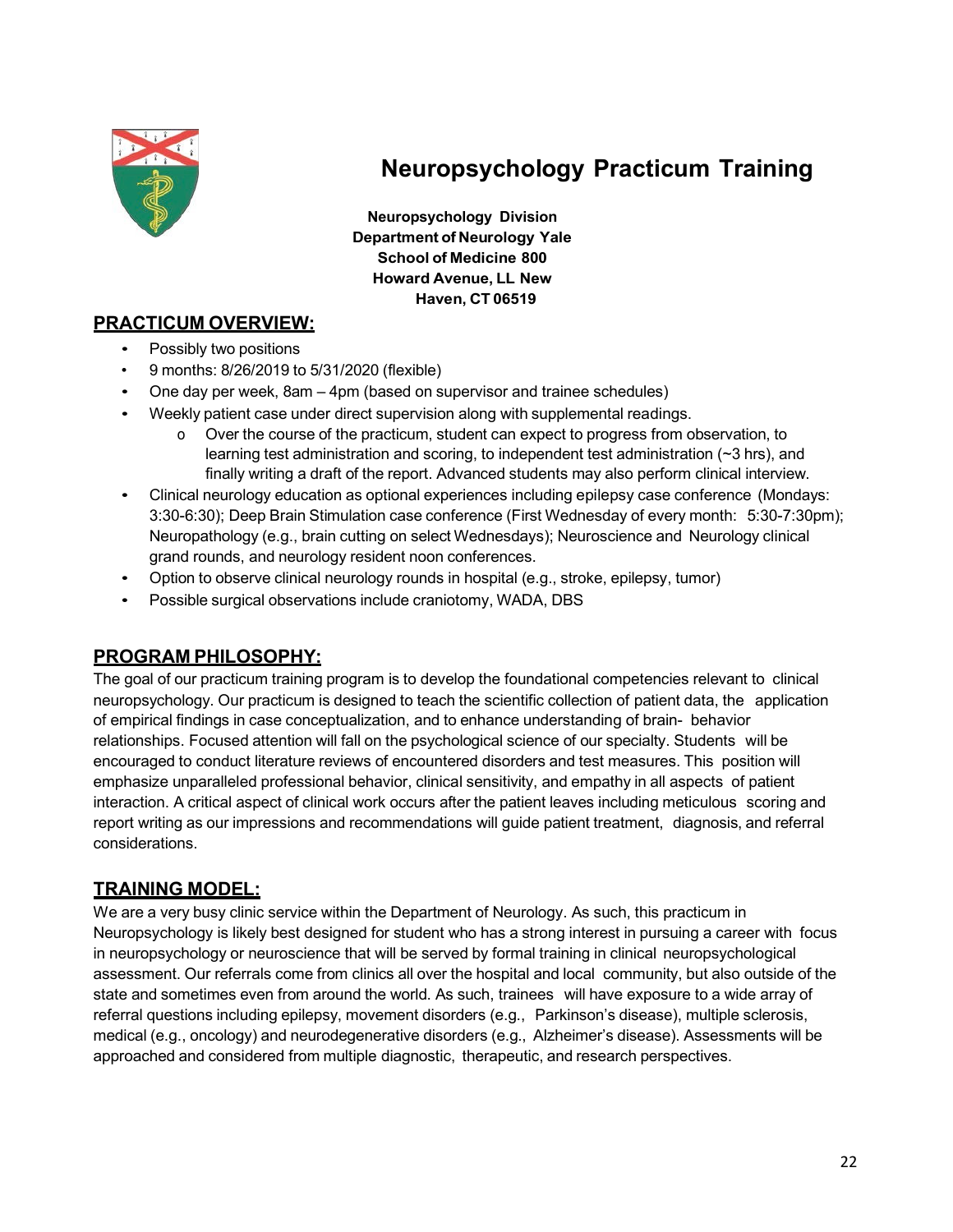The practicum student will be expected to learn to administer and interpret a wide variety of neuropsychological instruments over the course of the year. The student will gain experiences with three different supervisors who frequently administers a core subset of measures, but also utilize a flexible battery approach broadening the experiences for the student. Practicum students will gain exposure to all aspects of a formal neuropsychological evaluation. This will begin with observation of the clinical interview and testing, progress to administration and scoring of testing measures with use of appropriate normative data, and begin to learn the art of report writing. Students will be provided ample supervision, but at least one hour of face-to-face time each week (likely considerably more).The only formal prerequisite is coursework in assessment and some initial experience with psychological assessment measures and writing. We are committed to creating an exceptional training experience and we will work with each student to meet their training goals.

# SUPERVISORS:



Franklin Brown, PhD ABPP-CN, Neuropsychology Division Chief

Dr. Brown specializes in the cognitive assessment of epilepsy (and epilepsy surgery consultations), multiple sclerosis and neurodegenerative disorders. His research focuses on visual memory, cognitive inefficiency, and using tests to differentiate etiologies for cognitive decline. Dr. Brown developed the Brown Location Test which he continues to research in temporal lobe epilepsy patients as well as a variety of other patient populations.



Christopher Benjamin, PhD

Dr. Benjamin is an adult neuropsychologist and a neuroscientist specializing in epilepsy. After training in Australia he completed his research training at Children's Boston/Harvard Medical School in fMRI and DWI for surgical planning, and his postdoctoral fellowship in clinical neuropsychology at UCLA's Semel Institute. His research centers on the use of functional MRI for presurgical mapping of language.



Carmen I. Carrión, PsyD

Dr. Carrión is a bilingual clinical psychologist who specializes in neuropsychological evaluations in both English and Spanish. Dr. Carrión provides culturally-informed neuropsychological evaluations to individuals presenting with diverse clinical conditions. Her clinical and research interests include memory and neurodegenerative disorders with a particular focus on how demographic factors influence the manifestation of neurological syndromes.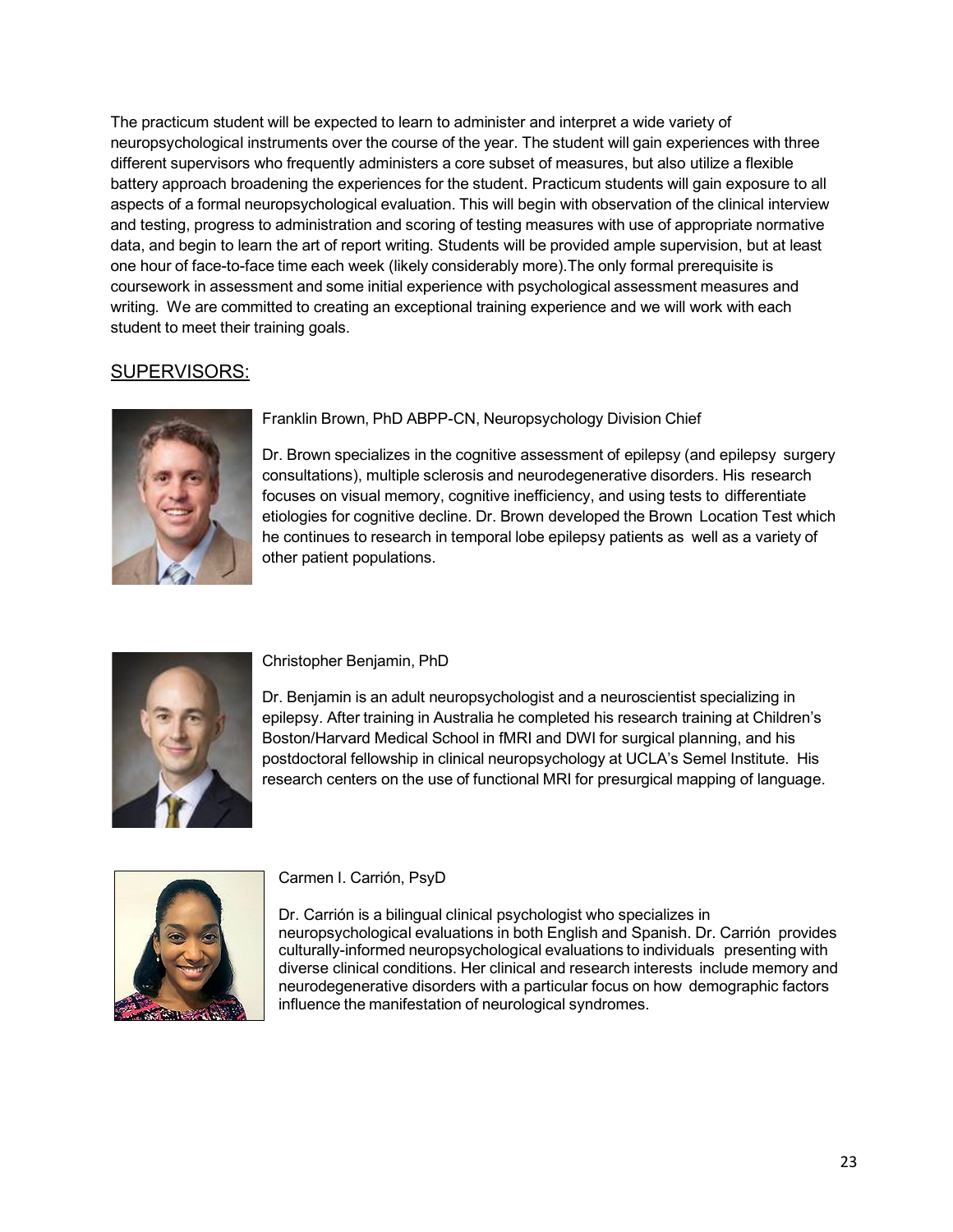# Emily Sharp, PhD, ABPP-CN, Training Coordinator



Dr. Sharp specializes in the assessment of neurodegenerative disorders (e.g., Alzheimer's disease) and Parkinson's disease (DBS surgery patients) as well as other medical, neurologic and psychiatric conditions. As both a clinician and a researcher, she is broadly interested in aging and cognition. Her current research is focused on the relationship between cognitive engagement and cognitive decline with specific interest in interventions designed to delay and reduce the functional implications of cognitive impairment.



Stephanie Towns, PsyD, ABPP-CN

Dr. Towns specializes in the assessment of patients with a variety of neurological diseases, such as neurodegenerative disorders (e.g., Alzheimer's disease), traumatic brain injury, and Parkinson's disease. Her research is focused on the relationship between cognition and sleep in patients with neurological disease. Dr. Towns is located in the Greenwich, CT office. If interested in working primarily at the Greenwich location, please indicate this preference in your statement of interest.

# APPLICATION MATERIALS (via email please):

- Brief statement of interest (can be the body of your email).
- CV
- Deidentified writing sample (e.g., a prior neuropsychological or psychological report)
- Two letters of recommendation sent via email directly from your letter writers

# **Application deadline: February 1st**

*\*Please email your application to Emily Sharp, PhD emily.sharp@yale.edu*

**Students who have participated in the Neuropsychology Practicum Training:** Ava Casados, Yoonho Chung, Ema Tanovic, Michael Vanderlind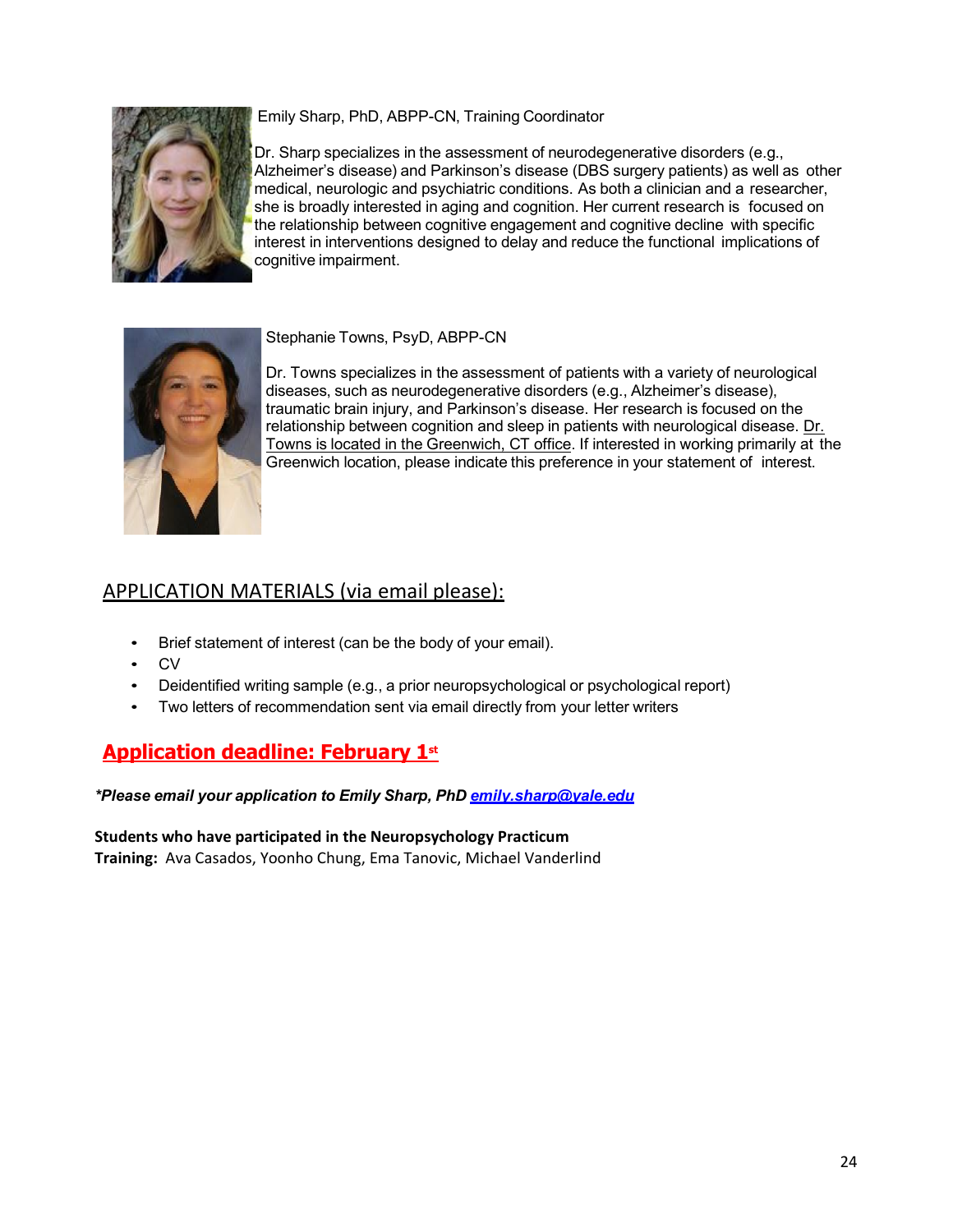# **Yale Child Study Center – Developmental Disabilities Clinic**

Dr. James McPartland: Trained at the University of Washington as a child clinical psychologist, with a clinical and research focus on autism. He did his pre-and post-doctoral fellowships at the Yale Child Study Center on an autism-specific training track. He has served as an Assistant professor, advancing to Associate professor. He is also the Director of the Developmental Disabilities Clinic at the Yale Child Study Center. Dr. McPartland's program of research investigates the clinical neuroscience of neurodevelopmental disabilities using EEG and eyetracking.

http://childstudycenter.yale.edu/faculty\_people/james\_mcpartland.profile

Clinical Training and Research Opportunities

A. Research Assessment

Characterization of autism in the context of research:

Intensive training on the Autism Diagnostic Observation Schedule-Second Edition (ADOS-2) and Autism Diagnostic Interview-Revised (ADI-R). This could be done over a few days in the summer when students may have more free time. Establishment of reliability would be achieved through ongoing assessments or coding of video assessments. Research assessments also include a cognitive IQ measure (e.g., Wechsler Abbreviated Scales of Intelligence, Differential Ability Scales – Second Edition), which is completed by the psychologist or trainee. A parent interview regarding adaptive behavior (Vineland Adaptive Behavior Scales – Second Edition) is also administered and students could be trained on administration of this parent interview. Students would have the opportunity to receive training on writing an integrated report that would be supervised and signed off on by a licensed psychologist.

Training sequence:

-observing assessments

-conducting assessments with typical controls

-conducting the cognitive assessment with patients with developmental disabilities

-administering all of the standard measures with patients with developmental disabilities

Assessments of typical controls can be scheduled on Saturdays

B. Research Opportunities

Students can play a role in McPartland Lab research, potentially building their own research into his program of research on the neuroscience of autism. Although the lab's focus is neuroscience, it is reasonable to integrate other approaches (e.g., behavioral measures, surveys) into ongoing projects.

C. Yale Developmental Disabilities Clinical Assessments

The clinic sees two cases per week. These are often unusual or complex cases, and they are seen by a multi-disciplinary team, including speech and language, psychology, and psychiatry. Monday-Tuesday – one case is evaluated Wednesday-Thursday – a second case is evaluated

Tuesdays at 9 AM Drs. Volkmar and McPartland lead clinical rounds with the multidisciplinary team to discuss the case, review the assessment results from Monday and plan for the 2<sup>nd</sup> part of the evaluation on Tuesday. Graduate students are welcome to observe these assessments and to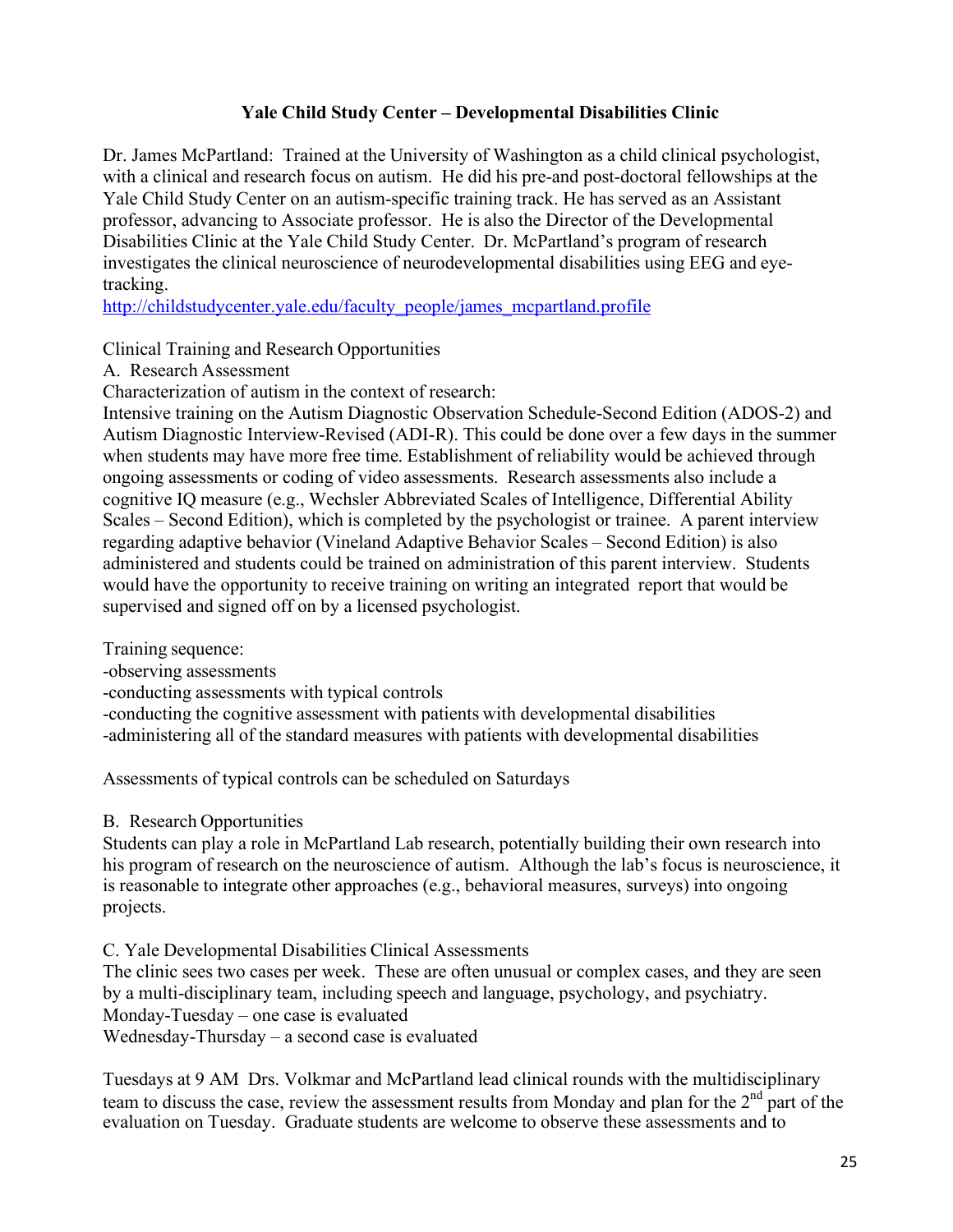participate in discussion at rounds. If you plan to attend, contact Dr. McPartland so that he can put you on Danette Morrison's distribution list (in case there are any last minute changes to the Tuesday schedule from week to week). Also, you should complete HIPAA paperwork with Danette.

Miscellaneous opportunities to gain exposure to autism research and clinical work:

- Most Friday mornings at 9 in the Cohen auditorium at the Child Study Center, lectures on current topics in autism are delivered
- Dr. McPartland and Dr. Volkmar teach a seminar on autism and related disorders that meets Tuesdays from 3:30 to 5:00 and is offered in fall and spring semester.

### **Students who have recently participated in this training opportunity:** Molly Crossman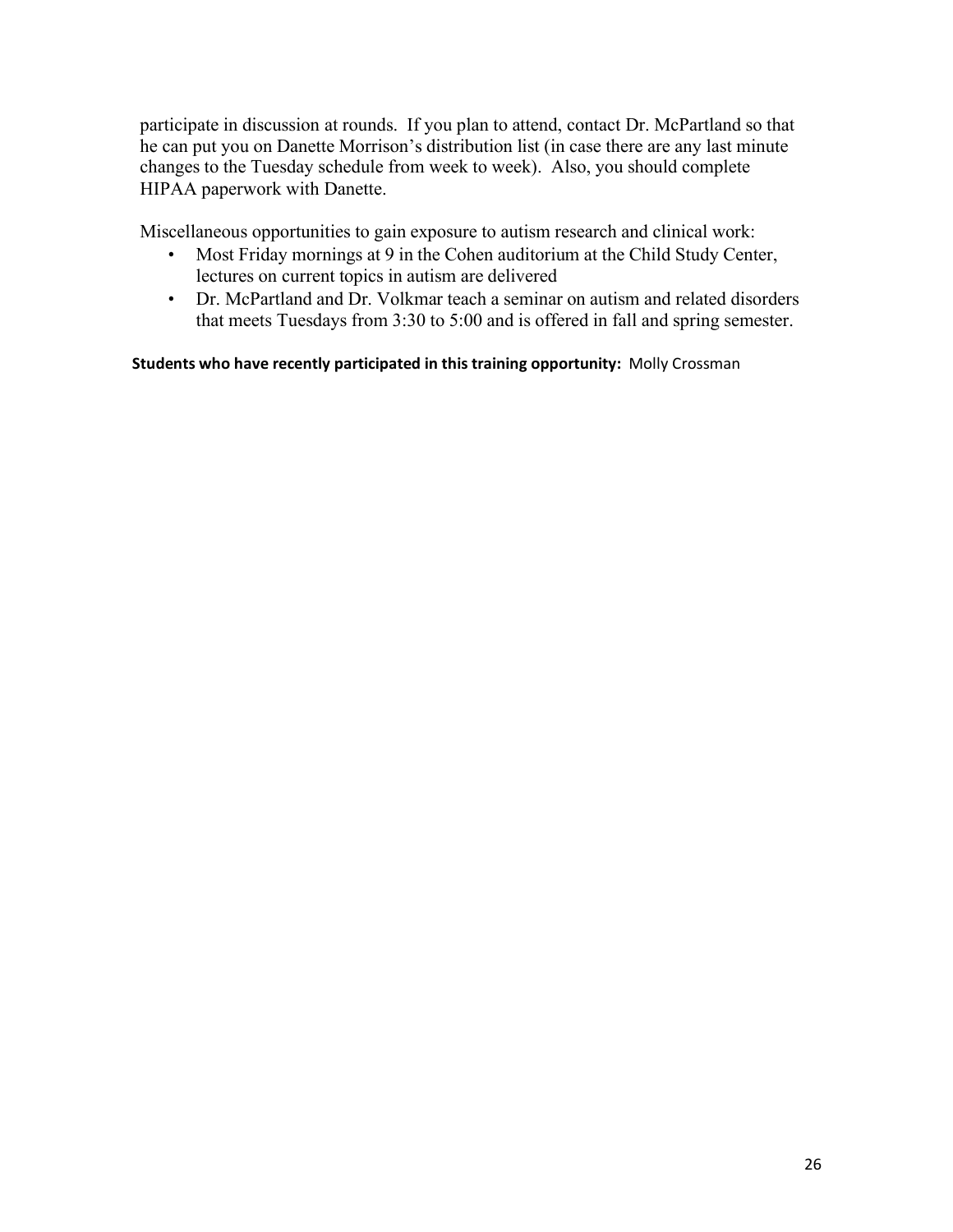# **CMHC West Haven**

 **https://medicine.yale.edu/psychiatry/care/cmhc/clinics/whaven/**

# **Child and Adolescent Rotation**

https://medicine.yale.edu/psychiatry/psychology/education/predoc/sites/cm hc/westhaven/

The extern on the Child and Adolescent Team will be expected to conduct psychosocial evaluations, and carry a small caseload of individual clients throughout the year. This extern will also be responsible for co-leading a parenting group at our local Head Start. A requirement for this position is attendance at our weekly team meetings, which are held on Mondays from 9am-10am.

Our clinical externs on the child and adolescent team usually see approximately five cases at any one time, while also engaging in other clinical activities. Presenting problems include an array of internalizing (mood or various anxiety disorders) and externalizing disorders (ADHD, ODD), and some cases are more focused on family-based therapy (e.g. PMT) than individual therapy. Many of our clients live in poverty, so we also do a great deal of case management, as well. Our current externs are also co-leading a preschool group at the local Head Start, as well as engaging in psychological testing (mainly to assess for learning disabilities or the presence of ADHD). Psychological testing is optional, and usually completed in addition to the regular externship requirements (attending team meetings, seminar and seeing five cases). Our commitment is 16-20 hours per week, with Monday mornings a requirement, as we have seminar at 9am and team meetings at 11am. We also have a Trauma-Focused CBT group supervision at noon on Mondays.

If this sounds like the type of experience you are looking for we plan to hold interviews in late January/early February, with offers being extended in early March. Prior to meeting with you, we ask that you provide us with an updated CV, along with a letter of interest.

# **Young Adult Services Rotation**

https://medicine.yale.edu/psychiatry/care/cmhc/clinics/yas/ The extern on the Young Adult Services Team will be expected to assist in the creation of behavioral plans for young adults in residential and inpatient settings. This extern will work in collaboration with the behavioral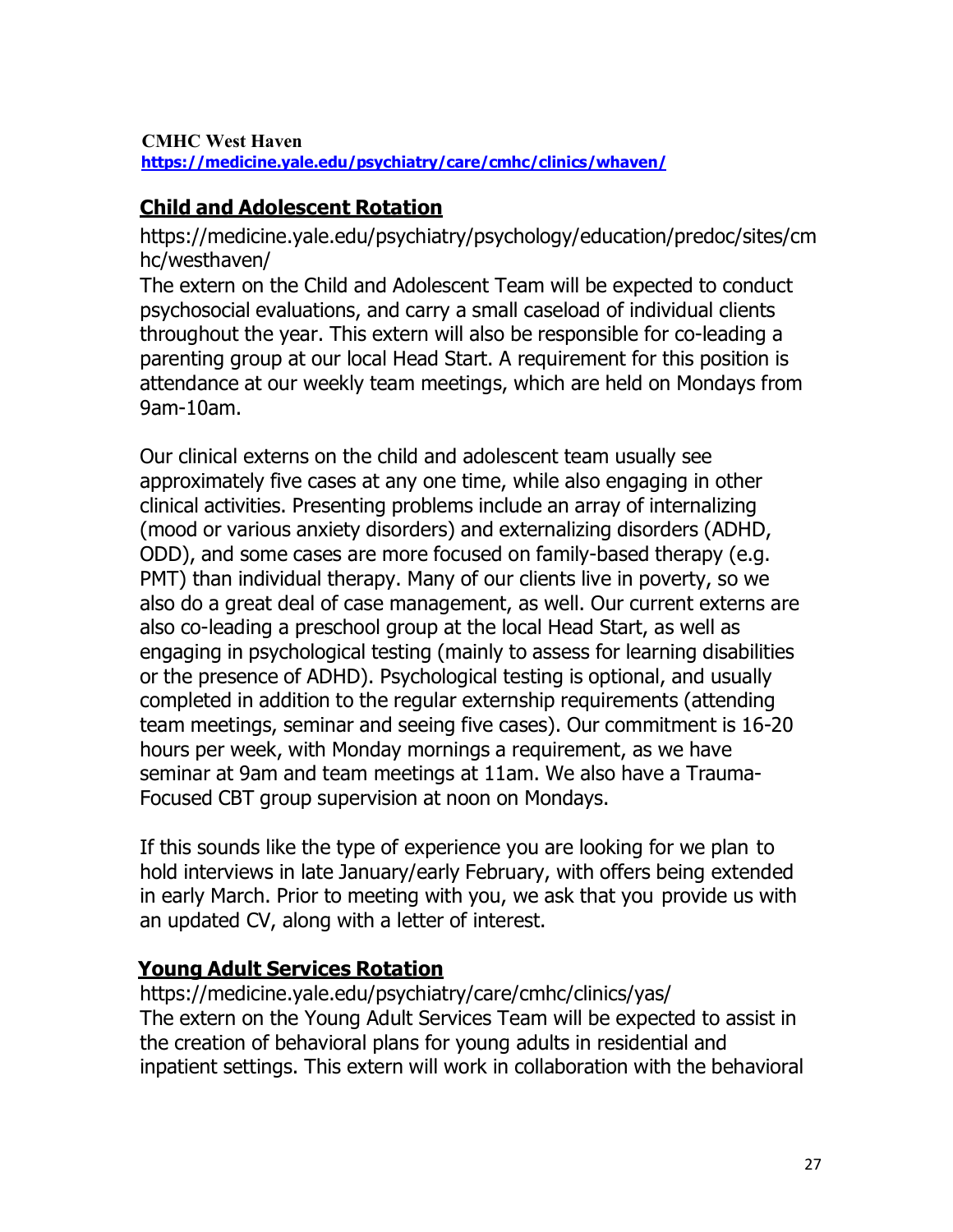specialist in helping to implement these plans and troubleshoot difficulties, as necessary. This extern will also be expected to conduct psychosocial testing, as needed. A requirement for this position is attendance at least one of our weekly team meetings, which are held on Tuesdays and Fridays from 9am-10am.

If you would like to learn more information about these placements, please email me. If you know of a student who may be interested in applying, please have them send a cover letter and curriculum vitae or resume to my attention.

**For further information contact** Telephone: (203) 974-5900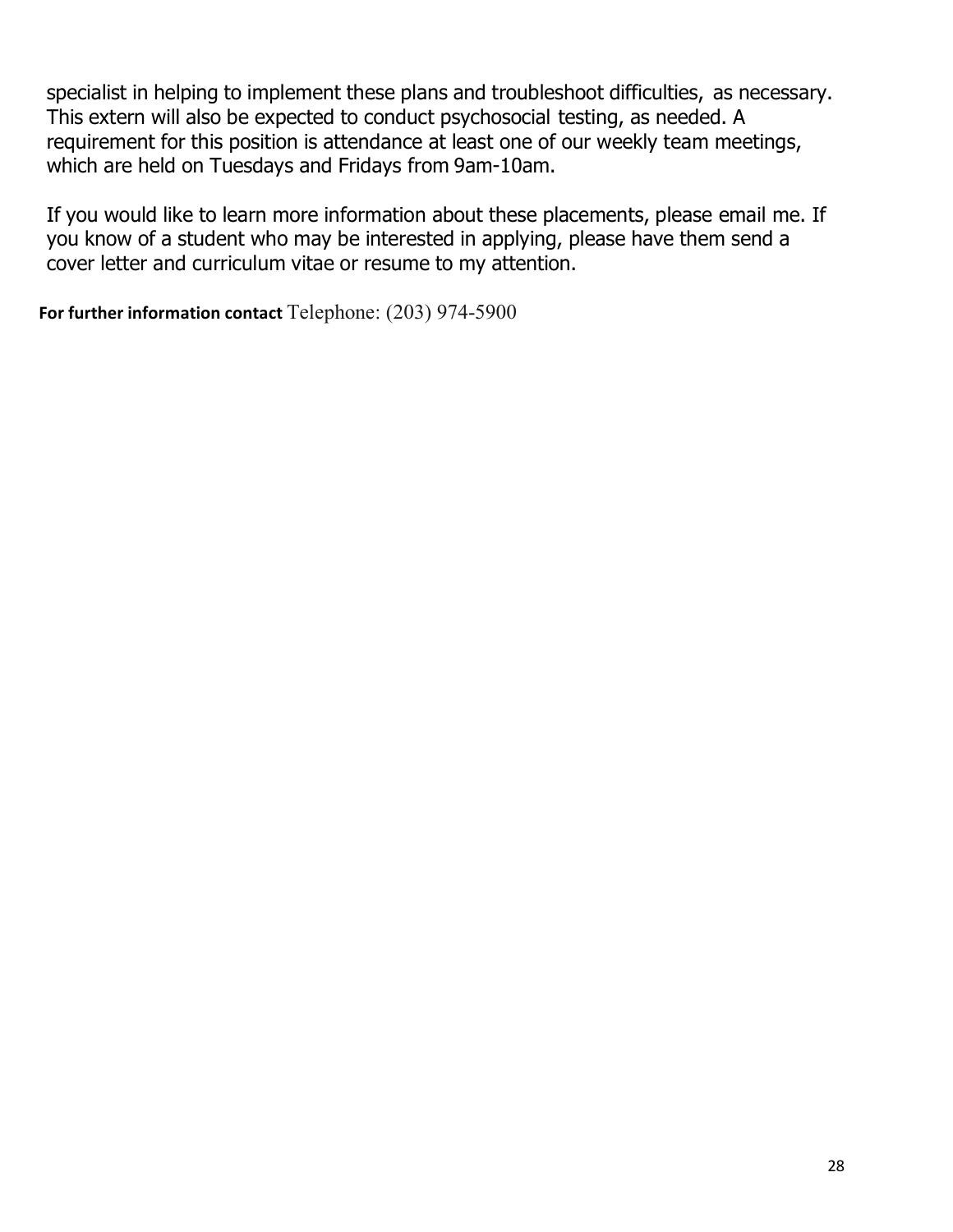# **Dr. Mary Best's neuropsychology clinic at 40 Temple Street**

http://childstudycenter.yale.edu/faculty\_people/mary\_best.profile mary.best@yale.edu; kate.coriano@yale.edu

The focus of Dr. Best's clinic is on *children with medical diagnoses*. The clinic's mission is to serve the hospital patients. They see lots of children with epilepsy, concussions, cancer, etc. and evaluate the neuropsychological sequelae of those illnesses. Some of the parents of the children are Spanish speaking. Dr. Best does not evaluate children with ADHD or learning disabilities that are independent of medical conditions. Those children are typically seen at a different clinic within the Child Study Center.

Dr. Best and Kate Coriano (psychometrist) would supervise the experience.

Monday, Tuesday, and Wednesday they have clinic. They typically begin reviewing practicum student applications in January with students starting the practicum placement in the summer or fall.

They have worked with practicum students from UConn (who want to become neuropsychologists, and have extensive coursework as well as 2 prior testing externships) and postdocs.

Dr. Best's preferred practicum model is to have students at the clinic for 2 days (16 hours)/week: 1 day testing; second day scoring. However, they will consider working with Yale students for 12 hours/week.

If students come in with less experience, they may need to spend a lot of time initially observing test administration, team meetings, and feedback sessions with parents. Students can then progress to administration of 1 instrument, and then other instruments and then scoring. If students want to progress to case conceptualization and report writing, they may need to do that in the second year. Dr. Best explained that they see a broad variety of children and complex presentations at the clinic so in order to begin to conceptualize and write with any sophistication, students would have to first do a lot of observing, reading, and listening to the team discussions.

The ideal student to pilot this new child neuropsychology practicum would have practicum experience working with children and/or with neuropsych (with Dr. Emily Sharp). It may be beneficial to have already met the required face to face hour requirement for internship because a lot of time in this placement may be spent learning through observation.

Preferred prior experience: training in IQ testing with children (preferably the WISC), achievement, and memory testing.

They also have a toddler developmental disability clinic when they see children under 4. That is supervised by Dr. Kelly [15] . In that clinic they evaluate for autism and complex developmental disorders.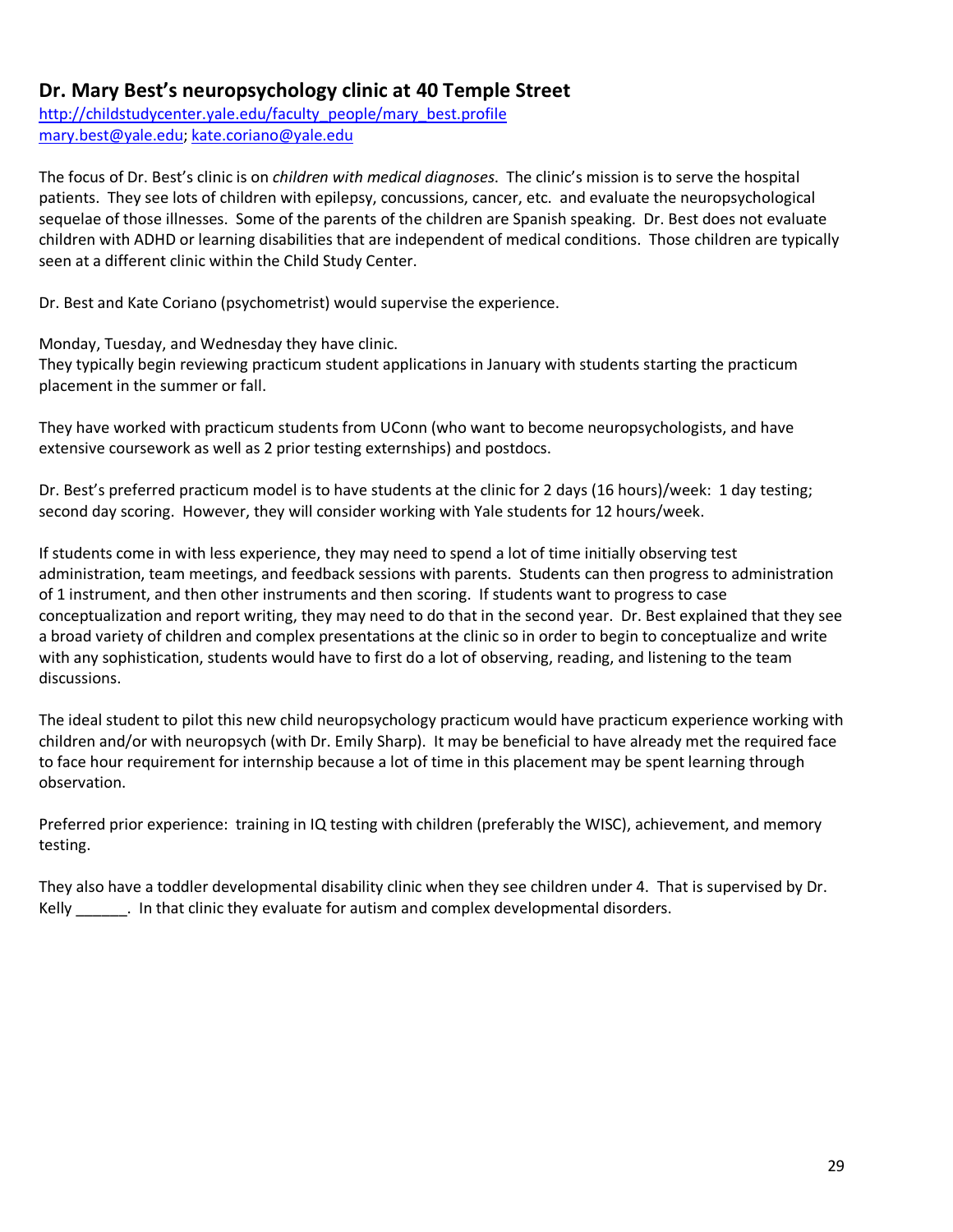

# Associated Neurologists, P.C.

69 Sand Pit Road, Suite 300 · Danbury, Connecticut 06810 · Tel: (203) 748-2551 · Fax: (203) 790-6375 1389 W. Main Street, Suite 212 · Waterbury, Connecticut 06708 · Tel: (203) 755-7367 · Fax: (203) 755-1947 1 Old Park Lane, Unit 3 · New Milford, Connecticut 06776 · Tel: (860) 350-3151 · Fax: (860) 350-3119

### Adult Neurology

Diane Wirz, M.D. Samuel Markind, M.D. Neil Culligan, M.D. David Greco, M.D. Robert Bonwetsch,M.D. Behzad Habibi, M.D. Charles Guardia, III, M.D. William Yorns, D.O. Loralee Richter, PA-C Courtney Kennedy, PA-C Margaret Cavino, PA-C Amy Drabik, PA-C

#### Neuropsychology

Erin Lasher, Psy.D. Jonathan Woodhouse, Psy.D. Dana Moore, Ph D. Anna G. Gertsberg, Ph.D. Diana Naddeo, Psy.D.

### Neurophysiology

Paulette Christie, R EEGT Katie Coelho, EEG Tech

### Physical Therapy

LisaDransfield,P.T.,D.P.T.,M.A. Michelle DiBona, P.T., M.A. Kimberly Down, MS, OTR/L Nicole Bruno, Licensed PTA Diane Yandow, P.T. Anne Wolf, P.T.

### Medical Fitness Ctr

Karen Olencki, MT, MBA Cynthia Bahr, P.T.

### Research

Janet Mauro, BA, CCRC Dawn Morsey, BS, CCRC

### Administration

Wendy White

# **The Department of Neuropsychology currently has openings for an advanced practicum student in neuropsychology and pediatric assessment and for undergraduate or graduate research assistants.**

### **Clinical Training**

The position is designed to prepare graduate students for a career in clinical neuropsychology and subsequent board certification (ABPP) in neuropsychology. We are a large, well-established outpatient neurology practice in southwestern Connecticut. Our department is comprised of 4 neuropsychologists, 10 neurologists, 1 pediatric psychologist, physician assistants, physical therapists and physical therapist assistants, an occupational therapist, infusion nurses, EEG technologists, and clinical research coordinators for clinical trials. Practicum students will have training in adult neuropsychological assessment with a diverse clinical population (e.g. dementias, stroke, epilepsy, multiple sclerosis, movement disorders, and TBI). Students will have the opportunity to see complex, rare neurological syndromes typically seen in large, University-based Medical Centers (e.g., recent cases have included Hashimoto's encephalopathy and corticobasal degeneration) while also developing expertise in classic syndromes and neurodegenerative disorders by working as an integral member of our interdisciplinary neurology practice. Supervision is provided by five neuropsychologists (Erin Lasher Jacobstein, Psy.D., Jonathan Woodhouse, Psy.D., ABPP-CN., Anna Gekker Gertsberg, Ph.D., and Dana Moore, Ph.D) and a pediatric psychologist (Diana Naddeo, Psy.D.)

### **Didactics**

In addition to training in assessment methods, diagnostic skill development, and report writing, there are a number of didactic activities available to students. Journal club (with a focus on clinically relevant literature), weekly case conference review, along with mock fact-finding exercises are held regularly to prepare students for internship, fellowship and board certification. There may also be opportunities to discuss cases with professionals in other disciplines (e.g., epilepsy or child assessment).

### **Research**

Our practice also has a number of research opportunities for interested students. *Undergraduate and graduate students* are invited to collaborate with us on existing research or develop independent projects. Presentation of research at scientific meetings and preparation of manuscripts for publication is highly encouraged. There are several areas of ongoing research, primarily in the field of aging: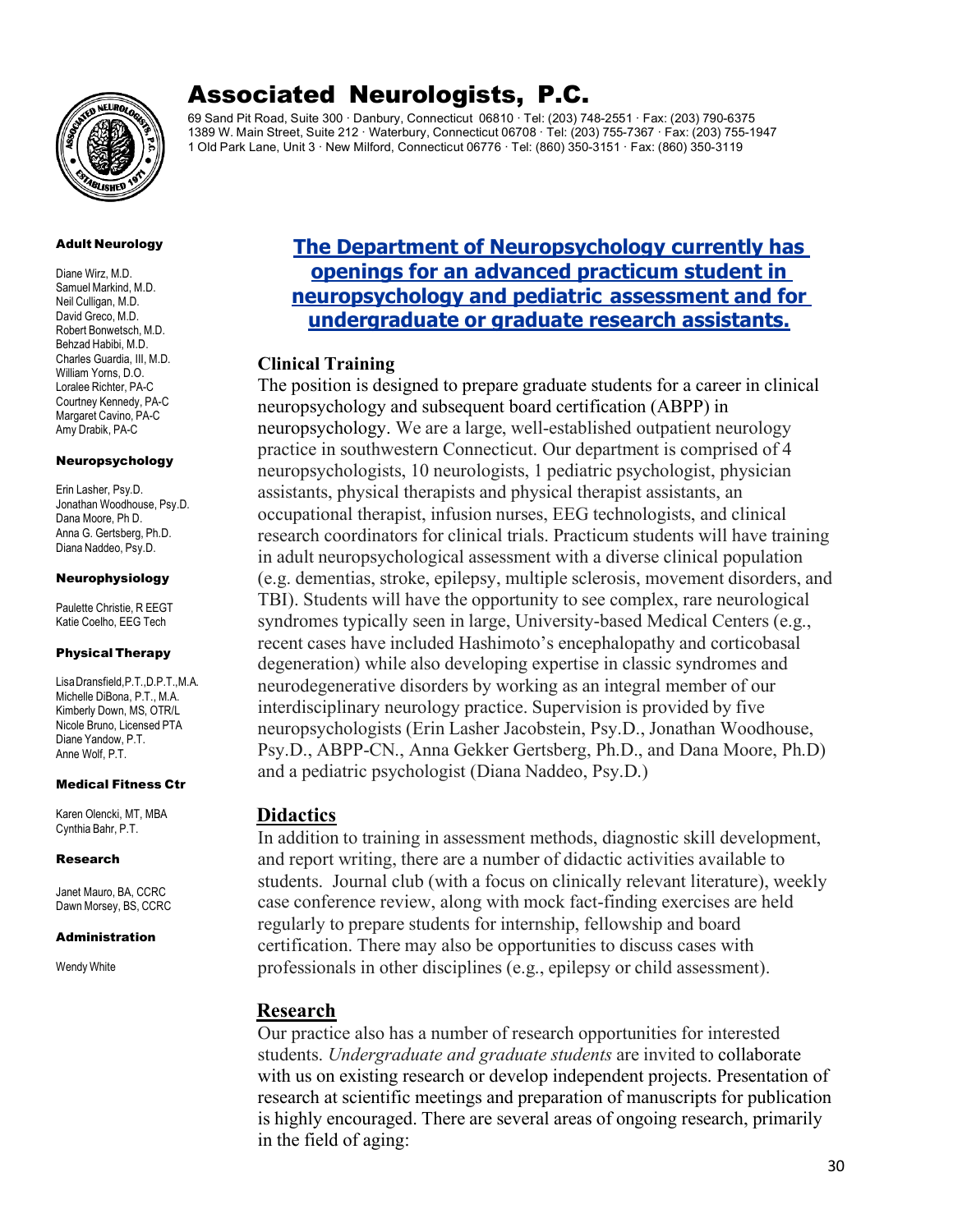*Psychological needs fulfillment, aging, and cognitive functioning* In this project we apply the framework of *self-determination theory* to look at an attribute of relationships that has been repeatedly associated with improved psychological and physical health outcomes, as well as positive functioning, namely *autonomy support*. Autonomy is a universal need for well-being across the life span, and as such, we will be looking at cognitive and functioning outcomes when spouses and other close others support patients' autonomy.

### *Cognitive Reserve: The role of occupational experience*

High levels of education and occupational attainment have been traditionally linked to preserved cognitive functioning in early dementia. Our research seeks to explore relationships between specific occupational skills and cognitive reserve, both overall and within specific cognitive domains, in the normal elderly and early dementia.

*Norming the Calibrated Neuropsychological Normative System battery.* Students will have the opportunity to work with previously collected data in older adults with a wide array of neurological illnesses who have undergone detailed assessments of cognitive and psychological functioning. The aim is to develop normative data set that can be used to discriminate between various neurological conditions as well as healthy adults, stratified by age, education, and presenting problem. These norms would represent a more comprehensive set of norms than previously available and increase the ability of neuropsychologists to determine more precisely which cognitive assessments are key in differentiating between various conditions.

### *Divergent Thinking and Dementia*

Students will have an opportunity to explore the contributing role that divergent thinking plays in older adults with and without dementia. This project is a collaborative effort between the *Neuropsychology* and *Neurology* departments.

### **ALL QUESTIONS AND APPLICATIONS CAN BE SENT TO:**

Anna Gekker Gertsberg, Ph.D. Clinical Neuropsychologist Associated Neurologists, P.C. Assistant Professor, Department of Psychiatry University of Connecticut School of Medicine Phone: (203) 748-2551, ext. 312 E-mail:agertsberg@assocneuro.com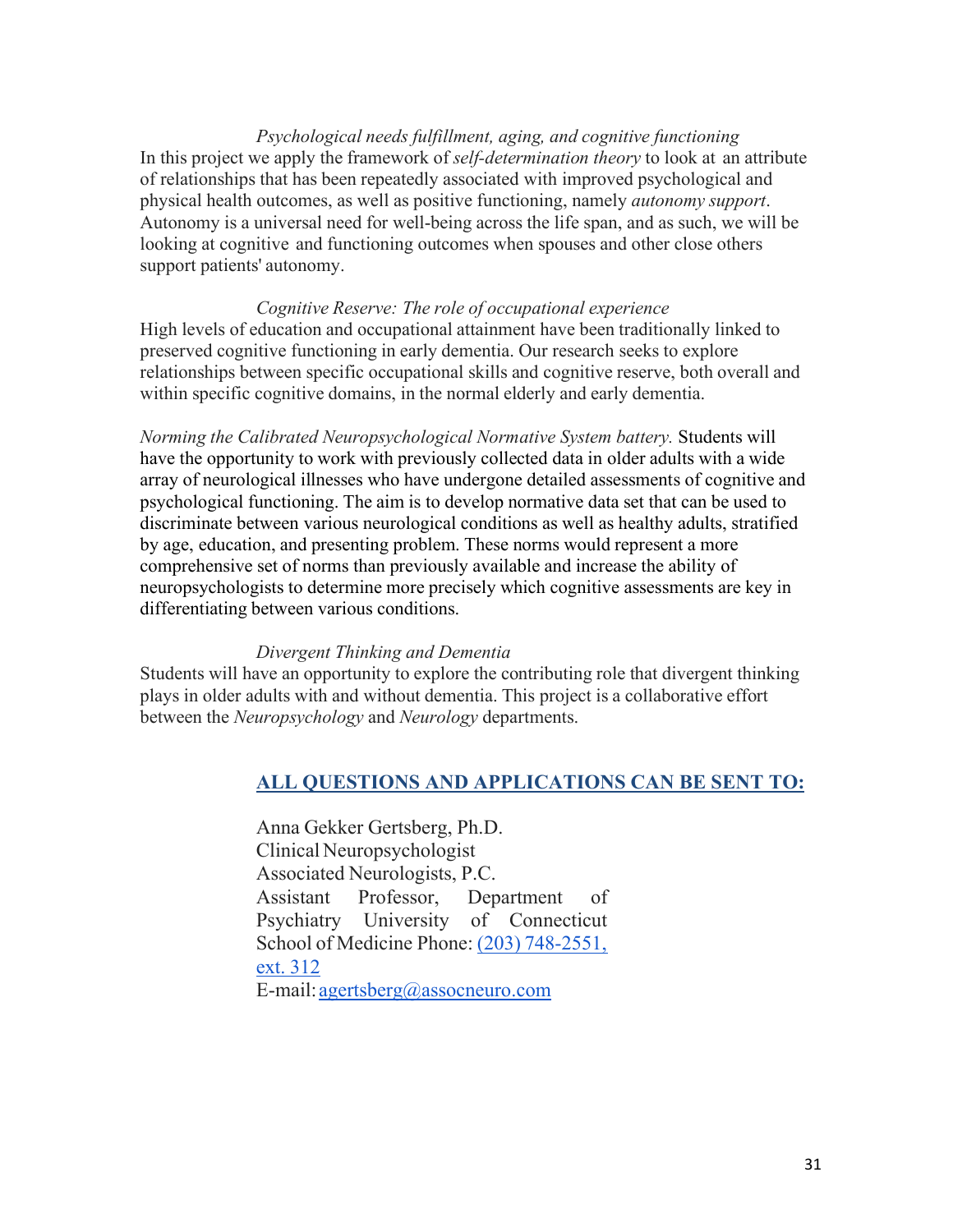# **Clifford Beers Clinic**

41 Marne St, Hamden

Clifford Beers specializes in the treatment of child trauma and adversity. They have an internship program that is awaiting APA approval (see link below) and do allow graduate students to participate in practicum training opportunities on site.

http://www.cliffordbeers.org https://www.cliffordbeers.org/psychology-and-doctoral-internships

December, 2019

I spoke with the new training director, Dr. Elizabeth Donohue, and she said that they do have externships and that she asks students to send a CV and letter of interest to her at: edonohue@cliffordbeers.org

They conduct interviews in January. She said that the externship is 2-3 days (20 hours) a week. I asked if those hours were negotiable and she said "no." She said they need students who can see children/adolescents/families in the afternoons/evenings. The externs see individual clients and conduct psychological evaluations. Given that our program does not train students to use the Rorschach, Yale students would conduct evaluations of autism (which do not require use of the Rorschach). Students would attend seminars on Fridays from 9am-noon. There is group supervision every week as well as individual supervision for 1 hour/week. The Clifford Beers clinic where the practicum is conducted is located at 41 Marne Street, Hamden (approximately a 15-minute drive from Yale).